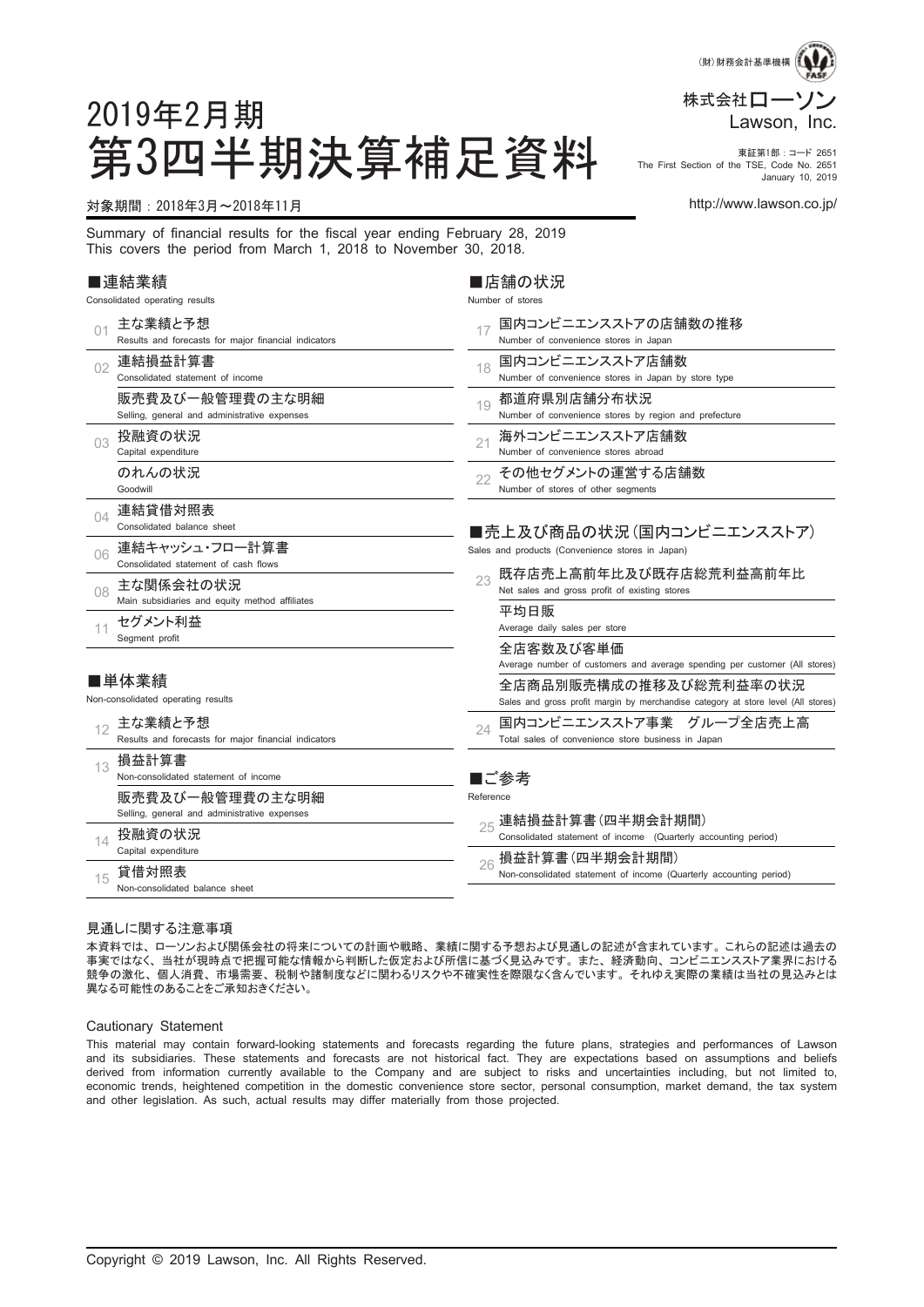#### ■主な業績と予想 Results and forecasts for major financial indicators

|                                                                                                       | 2017年度/FY2017                         |        |                                          | 2018年度/FY2018 |                                     |        |                                                     |           |
|-------------------------------------------------------------------------------------------------------|---------------------------------------|--------|------------------------------------------|---------------|-------------------------------------|--------|-----------------------------------------------------|-----------|
|                                                                                                       | 第3四半期/30<br>2017. 3. 1 - 2017. 11. 30 |        | 通期/Full year<br>2017. 3. 1 - 2018. 2. 28 |               | 第3四半期/30<br>$2018.3.1 - 2018.11.30$ |        | 通期計画/Full year (Forecast)<br>$2018.3.1 - 2019.2.28$ |           |
|                                                                                                       | 金額/Amount 前年比/YoY                     |        | 金額/Amount 前年比/YoY                        |               | 金額/Amount 前年比/YoY                   |        | 金額/Amount 前年比/YoY                                   |           |
| チェーン全店売上高 (百万円)*1<br>Net sales of convenience stores (millions of yen)                                | 1.721.604                             | 106.4% | 2, 283, 621                              | 105.8%        | 1, 833, 945                         | 106.5% | 2.450.000                                           | 107.3%    |
| 加盟店売上高 (百万円)<br>Net sales of franchised stores (millions of yen)                                      | 1, 575, 756                           |        | 105.9% 2,087,246                         | 106.0%        | 1,668,688                           | 105.9% |                                                     |           |
| 直営店売上高(百万円)<br>Net sales of company-operated stores (millions of yen)                                 | 145, 848                              | 112.6% | 196, 375                                 | 104.4%        | 165, 257                            | 113.3% |                                                     |           |
| 営業総収入 (百万円) *2<br>Gross operating revenue (millions of yen)                                           | 494, 053                              | 106.9% | 657, 324                                 | 104.1%        | 527, 637                            | 106.8% | 722,000                                             | 109.8%    |
| 営業総利益 (百万円)<br>Operating gross profit (millions of yen)                                               | 358, 535                              | 105.3% | 475, 950                                 | 104.1%        | 378.260                             | 105.5% |                                                     |           |
| (対チェーン全店売上高比)<br>(Operating gross profit on Net sales of convenience stores)                          | 20.8%                                 |        | 20.8%                                    |               | 20.6%                               |        |                                                     |           |
| 販売費及び一般管理費(百万円)<br>Selling, general and administrative expenses (millions of yen)                     | 304, 273                              | 107.6% | 410, 129                                 | 107.0%        | 330, 452                            | 108.6% |                                                     |           |
| (対チェーン全店売上高比)<br>(Selling, general and administrative expenses on Net<br>sales of convenience stores) | 17.7%                                 |        | 18.0%                                    |               | 18.0%                               |        |                                                     |           |
| 営業利益 (百万円) Operating income (millions of yen)                                                         | 54.261                                | 94.1%  | 65.820                                   | 89.2%         | 47.807                              | 88.1%  | 60.000                                              | 91.2%     |
| (対チェーン全店売上高比)<br>(Operating income on Net sales of convenience stores)                                | 3.2%                                  |        | 2.9%                                     |               | 2.6%                                |        |                                                     |           |
| 経常利益 (百万円) Ordinary income (millions of yen)                                                          | 53, 781                               | 94.5%  | 65, 141                                  | 89.2%         | 46, 641                             | 86.7%  | 57,000                                              | 87.5%     |
| 親会社株主に帰属する四半期 (当期) 純利益 (百万円)<br>Profit attributable to owners of parent (millions of yen)             | 32.795                                | 96.9%  | 26, 828                                  | 73.7%         | 25.319                              | 77.2%  | 28,000                                              | 104.4%    |
| 1株当たり四半期 (当期) 純利益 (円)<br>Profit per share (yen)                                                       |                                       | 327.82 |                                          | 268.16        | 253.05                              |        |                                                     | 279.83 *3 |
| 純資産 (百万円) Net assets (millions of yen)                                                                | 286.959                               |        | 281.446                                  |               | 283, 742                            |        |                                                     |           |
| 総資産 (百万円) Total assets (millions of yen)                                                              | 914, 648                              |        | 900, 256                                 |               | 1, 351, 971                         |        | L.                                                  |           |
| 1株当たり純資産 (円) Net assets per share (yen)                                                               | 2, 807.87                             |        | 2, 755.06                                |               | 2, 775, 68                          |        | L.                                                  |           |
| 総資産四半期(当期) 純利益率 ROA                                                                                   |                                       | 3.7%   |                                          | 3.0%          |                                     | 2.2%   |                                                     |           |
| 自己資本四半期(当期) 純利益率 ROE                                                                                  |                                       | 11.8%  |                                          | 9.7%          |                                     | 9.2%   |                                                     |           |
| 流動比率 Current ratio                                                                                    |                                       | 63.2%  |                                          | 61.1%         |                                     | 103.5% |                                                     |           |
| 固定比率 Fixed ratio                                                                                      |                                       | 236.8% |                                          | 242.5%        |                                     | 259.4% |                                                     |           |
| 自己資本比率 Shareholders' equity ratio                                                                     |                                       | 30.7%  |                                          | 30.6%         |                                     | 20.5%  |                                                     |           |

(注)

\*1 チェーン全店売上高は、(株)ローソン単体および連結子会社を対象とし、国内コンビニエンスストア事業、海外事業および成城石井事業の店舗売上 高等の合計を記載しています。

なお、成城石井事業については直営の成城石井店舗のみを集計しております。

\*2 営業総収入は直営店売上高、加盟店からの収入等の合計です。

\*3 計画の1株当たり四半期(当期)純利益に関しては、2018年11月30日現在の期末発行済株式数を用いて算出しております。

Notes:

- \*1 The net sales of convenience stores include Lawson, Inc. and its consolidated subsidiaries.
- Therefore, it is a sum of total sales of domestic convenience stores business, overseas business and Seijo Ishii business. In addition, for Seijo Ishii business, it is a total of its company-operated stores.

\*2 The gross operating revenue is a sum of total sales of company-operated stores, income from franchised stores and others.

\*3 Forecasted profit per share is calculated based on the number of outstanding shares as of November 30, 2018.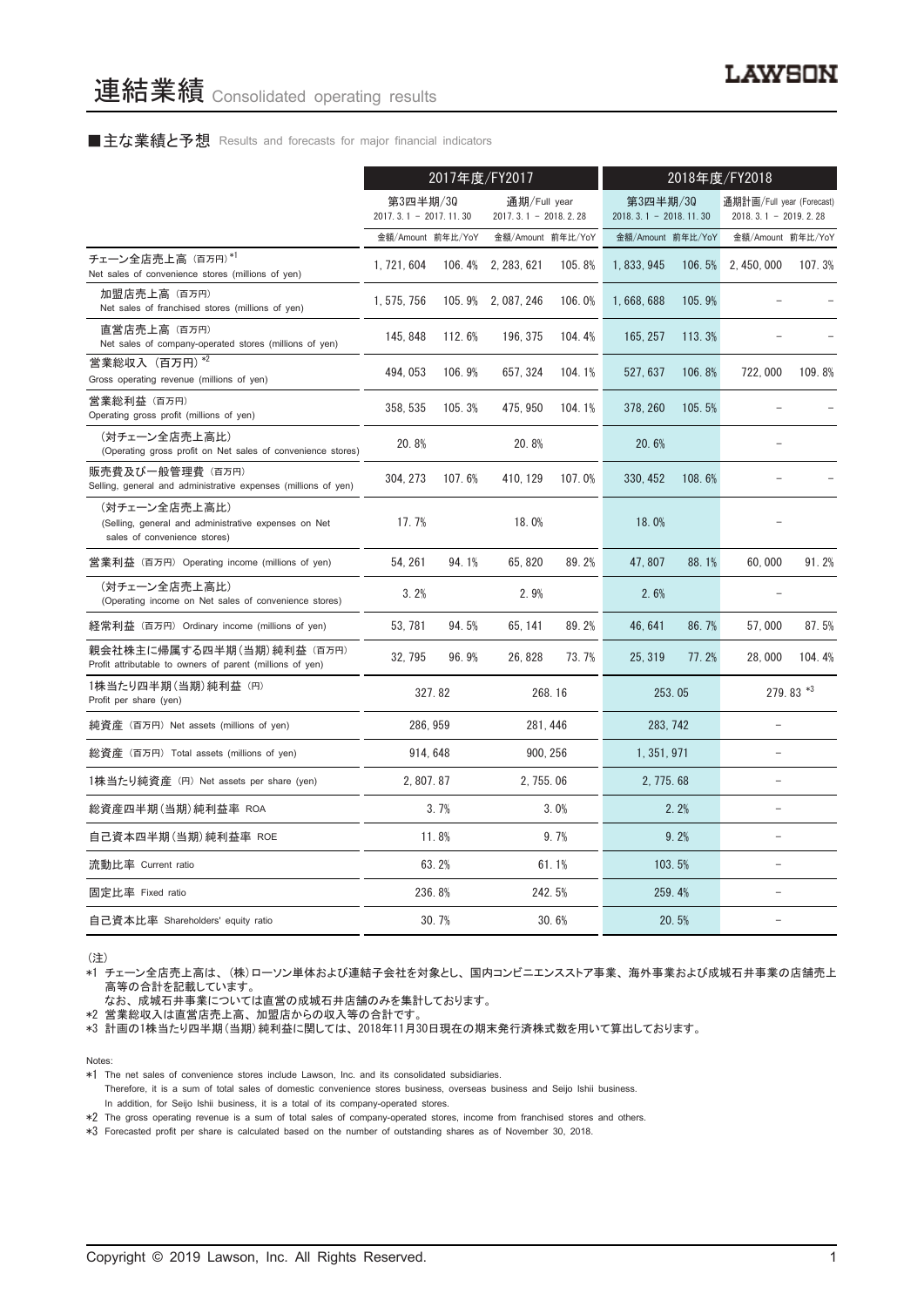# 連結業績 Consolidated operating results

# ■連結損益計算書 Consolidated statement of income

|                                                                      | 2017年度第3四半期累計期間         |         | 2018年度第3四半期累計期間         |         | 前年増減                |
|----------------------------------------------------------------------|-------------------------|---------|-------------------------|---------|---------------------|
|                                                                      | $2017.3.1 - 2017.11.30$ |         | $2018.3.1 - 2018.11.30$ |         | Increase (Decrease) |
|                                                                      | 百万円/Millions of yen     | 前年比/YoY | 百万円/Millions of yen     | 前年比/YoY | 百万円/Millions of yen |
| A. 営業総収入 Gross operating revenue<br>$B + E$                          | 494, 053                | 106.9%  | 527.637                 | 106.8%  | 33.583              |
| B. 売上高 Net sales*                                                    | 196.419                 | 111.1%  | 216, 485                | 110.2%  | 20,065              |
| C. 売上原価 Cost of sales                                                | 135, 518                | 111.5%  | 149.377                 | 110.2%  | 13,858              |
| D. 売上総利益 Gross profit<br>$B - C$                                     | 60.901                  | 110.3%  | 67, 108                 | 110.2%  | 6,206               |
| E. 営業収入 Operating revenues<br>$F + G$                                | 297.633                 | 104.3%  | 311.151                 | 104.5%  | 13,518              |
| F. 加盟店からの収入 Income from franchised stores                            | 219.975                 | 105.3%  | 230, 683                | 104.9%  | 10, 708             |
| G. その他の営業収入 Other operating revenue                                  | 77.658                  | 101.7%  | 80.468                  | 103.6%  | 2,809               |
| H. 営業総利益 Operating gross profit<br>$A - C = D + E$                   | 358, 535                | 105.3%  | 378.260                 | 105.5%  | 19, 724             |
| I. 販売費及び一般管理費 Selling, general and administrative expenses           | 304, 273                | 107.6%  | 330, 452                | 108.6%  | 26, 179             |
| J. 営業利益 Operating income<br>$H - I$                                  | 54.261                  | 94.1%   | 47.807                  | 88.1%   | $-6, 454$           |
| 営業外収益 Non-operating income                                           | 2.865                   | 95.6%   | 2,899                   | 101.2%  | 33                  |
| 営業外費用 Non-operating expenses                                         | 3,346                   | 88.6%   | 4,065                   | 121.5%  | 719                 |
| 経常利益 Ordinary income                                                 | 53, 781                 | 94.5%   | 46, 641                 | 86.7%   | $-7,140$            |
| 特別利益 Extraordinary income                                            | 302                     |         |                         |         | $-302$              |
| 特別損失 Extraordinary losses                                            | 3, 292                  | 97.1%   | 4.664                   | 141.7%  | 1,372               |
| 税金等調整前四半期純利益 Profit before income taxes                              | 50, 791                 | 94.9%   | 41, 976                 | 82.6%   | $-8,814$            |
| 法人税、住民税及び事業税 Income taxes - current                                  | 14,064                  | 100.9%  | 15,042                  | 107.0%  | 977                 |
| 法人税等調整額 Income taxes - deferred                                      | 3.653                   | 71.7%   | 1.606                   | 44.0%   | $-2,046$            |
| 四半期純利益 Profit                                                        | 33.073                  | 95.9%   | 25.327                  | 76.6%   | $-7,746$            |
| 非支配株主に帰属する四半期純利益<br>Profit attributable to non-controlling interests | 277                     | 45.0%   | 7                       | 2.8%    | $-269$              |
| 親会社株主に帰属する四半期純利益<br>Profit attributable to owners of parent          | 32, 795                 | 96.9%   | 25.319                  | 77.2%   | $-7,476$            |

(注)

\* 「売上高」は、直営店売上高、Eコマース売上高、卸売事業売上高等の合計です。

Note:

\* Net sales of company-operated stores, e-commerce business, wholesale business and others.

■販売費及び一般管理費の主な明細 Selling, general and administrative expenses

|                                                          | 2017年度第3四半期累計期間                                    |         |                     | 2018年度第3四半期累計期間 |                     |
|----------------------------------------------------------|----------------------------------------------------|---------|---------------------|-----------------|---------------------|
|                                                          | $2017.3.1 - 2017.11.30$<br>$2018.3.1 - 2018.11.30$ |         | Increase (Decrease) |                 |                     |
|                                                          | 百万円/Millions of yen                                | 前年比/YoY | 百万円/Millions of yen | 前年比/YoY         | 百万円/Millions of yen |
| 地代家賃 Rents                                               | 92.274                                             | 108.5%  | 99.164              | 107.5%          | 6.890               |
| 人件費 Personnel expenses                                   | 59.079                                             | 110.4%  | 63.103              | 106.8%          | 4,023               |
| 有形固定資産減価償却費 Depreciation of property and store equipment | 34.872                                             | 104.8%  | 38.895              | 111.5%          | 4,023               |
| 広告宣伝費 Advertising expenses                               | 20.877                                             | 85.6%   | 22.064              | 105.7%          | 1.187               |
| 販売手数料 Sales commission                                   | 28.905                                             | 129.8%  | 32.783              | 113.4%          | 3,878               |
| その他 Other                                                | 68.265                                             | 106.3%  | 74.441              | 109.0%          | 6, 176              |
| 合計 Total                                                 | 304.273                                            | 107.6%  | 330, 452            | 108.6%          | 26.179              |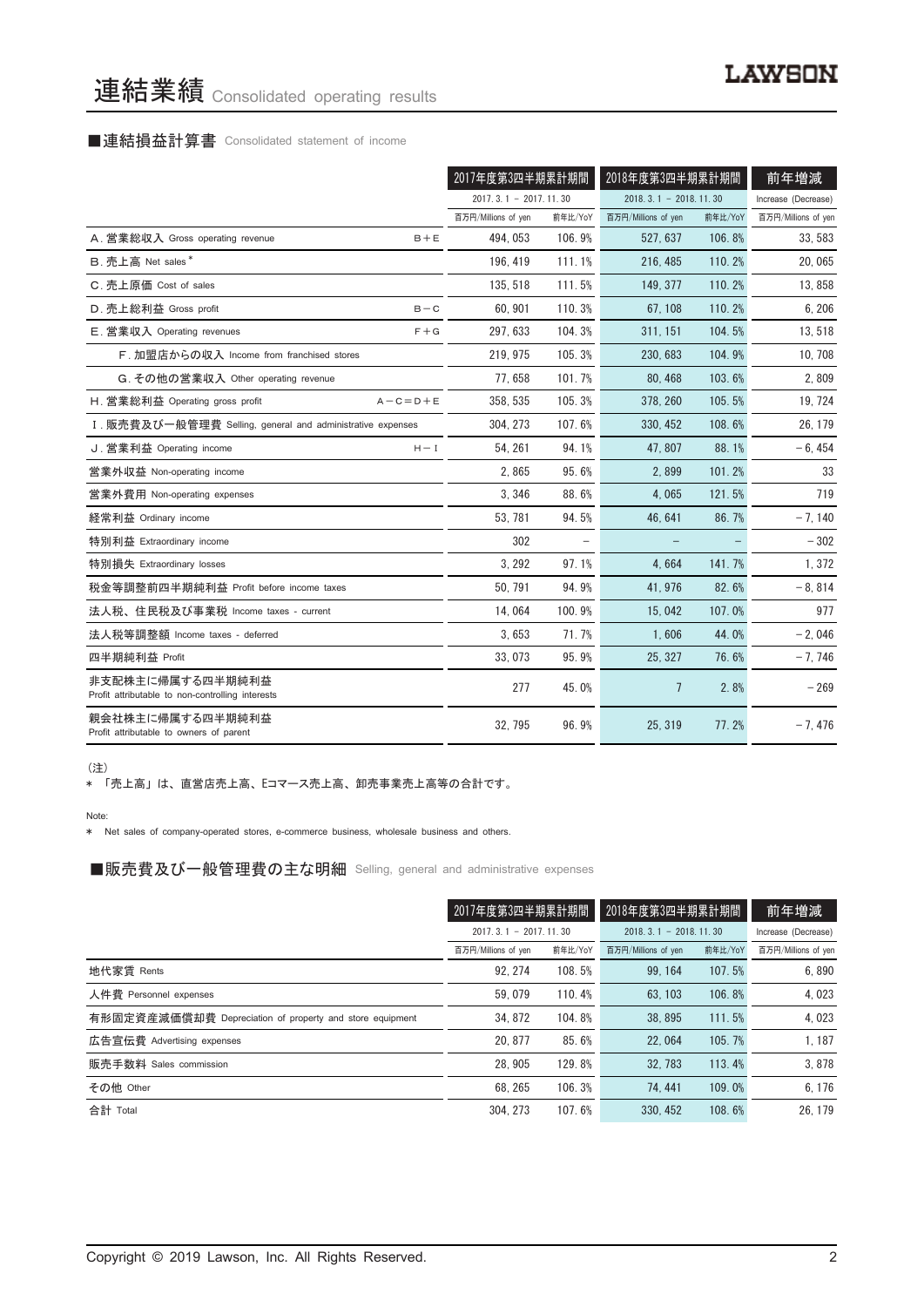#### ■投融資の状況 Capital expenditure

|                                                                | 2017年度第3四半期累計期間         | 2018年度第3四半期累計期間         | 前年増減                | 2018年度計画                            |
|----------------------------------------------------------------|-------------------------|-------------------------|---------------------|-------------------------------------|
|                                                                | $2017.3.1 - 2017.11.30$ | $2018.3.1 - 2018.11.30$ | Increase (Decrease) | Forecasts / 2018. 3.1 - 2019. 2. 28 |
|                                                                | 百万円/Millions of yen     | 百万円/Millions of yen     | 百万円/Millions of yen | 百万円/Millions of yen                 |
| 新店投資 New store investments                                     | 43, 856                 | 32,900                  | $-10, 955$          | 56,000                              |
| 既存店投資<br>Existing store investments                            | 3,739                   | 9,375                   | 5,635               | 9,500                               |
| システム関連投資<br>IT - related investments                           | 13, 101                 | 15, 188                 | 2,087               | 20,000                              |
| その他 Other                                                      | 5,007                   | 7,596                   | 2,588               | 5,500                               |
| 投資小計 Subtotal                                                  | 65, 705                 | 65,061                  | $-643$              | 91,000                              |
| 出資·融資<br>Investments and advances                              | 430                     | 3,042                   | 2,611               | 4,000                               |
| リース Leases*                                                    | 33, 967                 | 42,083                  | 8, 115              | 80,000                              |
| 合計 Total                                                       | 100, 103                | 110, 186                | 10,083              | 175,000                             |
| 有形固定資産減価償却費<br>Depreciation of property and store<br>equipment | 34, 947                 | 38, 976                 | 4,029               | 56, 400                             |
| 無形固定資産償却費<br>Amortization of intangible assets                 | 7,706                   | 9,805                   | 2,099               | 15,000                              |
| 減価償却費合計<br>Total depreciation and amortization                 | 42, 654                 | 48, 782                 | 6, 128              | 71,400                              |

<sup>(</sup>注)

、----<br>\* リース債務の返済による支出は、2017年度第3四半期累計期間は25,104百万円、2018年度第3四半期累計期間は29,468百万円です。

\* The amount of repayments of lease obligations (consolidated) is 25,104 millions of yen in the third quarter of fiscal year 2017 and 29,468 millions of yen in the third quarter of fiscal year 2018.

#### ■のれんの状況 Goodwill

|                                                       | 2017年度第3四半期累計期間         |         | 2018年度第3四半期累計期間         |         | 前年増減                |  |
|-------------------------------------------------------|-------------------------|---------|-------------------------|---------|---------------------|--|
|                                                       | $2017.3.1 - 2017.11.30$ |         | $2018.3.1 - 2018.11.30$ |         | Increase (Decrease) |  |
|                                                       | 百万円/Millions of yen     | 前年比/YoY | 百万円/Millions of yen     | 前年比/YoY | 百万円/Millions of yen |  |
| のれん償却額<br>Amortization of goodwill                    |                         |         |                         |         |                     |  |
| 国内コンビニエンスストア事業<br>Domestic convenience store business | 1.023                   | 178.4%  | 1.812                   | 177.1%  | 789                 |  |
| 成城石井事業<br>Seijo Ishii business                        | 1.077                   | 100.0%  | 1.077                   | 100.0%  |                     |  |
| エンタテインメント関連事業<br>Entertainment-related business       | 376                     | 100.0%  | 376                     | 100.0%  |                     |  |
| その他 Other business                                    | 44                      | 66.5%   | 45                      | 100.4%  | $\Omega$            |  |
| 合計 Total                                              | 2.522                   | 120.4%  | 3.312                   | 131.3%  | 789                 |  |

|                                                       | 2017年度<br>(2018年2月28日現在) |         | 2018年度第3四半期<br>(2018年11月30日現在) |         | 2017年度末からの増減                         |
|-------------------------------------------------------|--------------------------|---------|--------------------------------|---------|--------------------------------------|
|                                                       | FY2017 (As of 2018.2.28) |         | FY2018 (As of 2018, 11, 30)    |         | Increase (Decrease) from 2018. 2. 28 |
|                                                       | 百万円/Millions of yen      | 前年比/YoY | 百万円/Millions of yen            | 前年比/YoY | 百万円/Millions of yen                  |
| 当期末残高<br>Balance of goodwill at end of period         |                          |         |                                |         |                                      |
| 国内コンビニエンスストア事業<br>Domestic convenience store business | 15.159                   | 134.5%  | 16, 702                        | 110.2%  | 1.543                                |
| 成城石井事業<br>Seijo Ishii business                        | 23.833                   | 94.3%   | 22.755                         | 95.5%   | $-1.077$                             |
| エンタテインメント関連事業<br>Entertainment-related business       | 8.188                    | 94.2%   | 7.812                          | 95.4%   | $-376$                               |
| その他 Other business                                    | 765                      | 94.3%   | 685                            | 89.5%   | $-80$                                |
| 合計 Total                                              | 47.947                   | 104.1%  | 47.955                         | 100.0%  | 8                                    |

Note: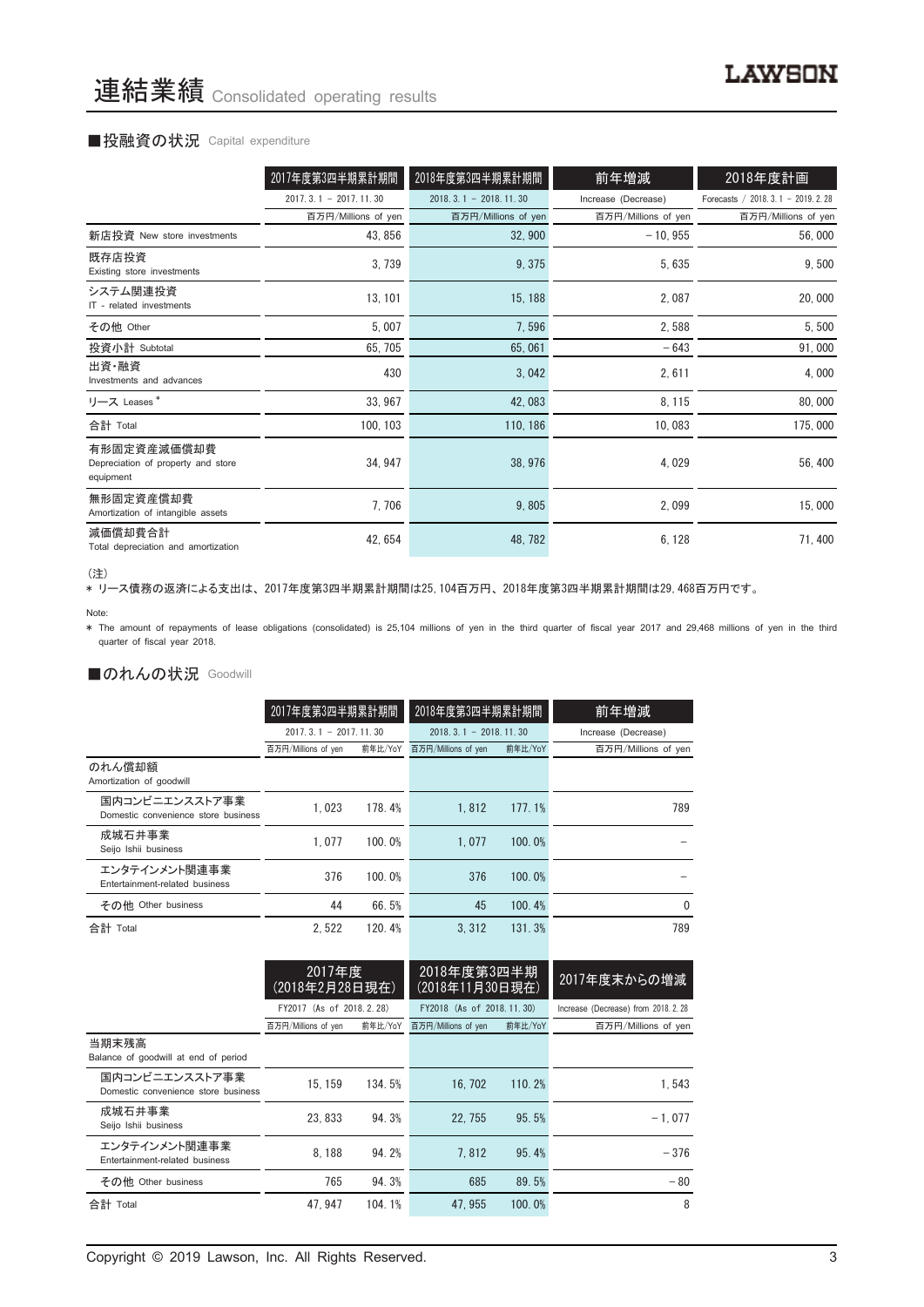#### ■連結貸借対照表 Consolidated balance sheet

|                                                                            | 2017年度<br>(2018年2月28日現在) | 2018年度第3四半期<br>(2018年11月30日現在) | 2017年度末からの増減                       |
|----------------------------------------------------------------------------|--------------------------|--------------------------------|------------------------------------|
|                                                                            | FY2017 (As of 2018.2.28) | FY2018 (As of 2018.11.30)      | Increase (Decrease) from 2018.2.28 |
| [資産の部 Assets]                                                              | 百万円/Millions of yen      | 百万円/Millions of yen            | 百万円/Millions of yen                |
| 流動資産 Current assets                                                        | 231, 860                 | 631, 679                       | 399.819                            |
| 現金及び預金 Cash and deposits                                                   | 30, 124                  | 389, 508                       | 359, 383                           |
| 加盟店貸勘定 Accounts receivable - due from franchised stores                    | 46, 599                  | 49, 629                        | 3,030                              |
| リース債権 Lease receivables                                                    | 16, 426                  | 19, 341                        | 2,915                              |
| 商品 Merchandise                                                             | 18, 913                  | 22, 105                        | 3, 191                             |
| 未収入金 Accounts receivable - other                                           | 82.633                   | 109.999                        | 27, 365                            |
| 繰延税金資産 Deferred tax assets                                                 | 3,411                    | 2,993                          | - 417                              |
| その他 Other                                                                  | 33, 779                  | 38, 163                        | 4,383                              |
| 貸倒引当金 Allowance for doubtful accounts                                      | $-28$                    | $-61$                          | $-32$                              |
| 固定資産 Non-current assets                                                    | 668, 395                 | 720, 291                       | 51,896                             |
| 有形固定資産 Property and store equipment                                        | 349, 935                 | 376, 682                       | 26, 746                            |
| •建物及び構築物 Buildings and structures                                          | 197, 979                 | 210,016                        | 12,037                             |
| ・工具、器具及び備品 Tools, furniture and fixtures                                   | 16, 355                  | 16, 672                        | 317                                |
| ・リース資産 Leased assets                                                       | 123, 940                 | 137, 969                       | 14,029                             |
| •その他 Other                                                                 | 11,660                   | 12,023                         | 362                                |
| 無形固定資産 Intangible assets                                                   | 100, 197                 | 107, 844                       | 7,647                              |
| ・ソフトウエア Soffware                                                           | 41, 602                  | 49,699                         | 8,097                              |
| ・のれん Goodwill                                                              | 47, 947                  | 47, 955                        | 8                                  |
| •商標権 Trademark right                                                       | 10.074                   | 9,612                          | $-462$                             |
| •その他 Other                                                                 | 573                      | 577                            | 3                                  |
| 投資その他の資産 Investments and other assets                                      | 218, 262                 | 235, 764                       | 17,501                             |
| •長期貸付金 Long-term loans receivable                                          | 47, 425                  | 48, 751                        | 1,326                              |
| ・差入保証金 Guarantee deposits                                                  | 100, 686                 | 102, 051                       | 1,364                              |
| ・繰延税金資産 Deferred tax assets                                                | 24, 406                  | 24, 332                        | $-74$                              |
| •その他 Other                                                                 | 46, 840                  | 61, 471                        | 14, 631                            |
| •貸倒引当金 Allowance for doubtful accounts                                     | $-1,095$                 | $-842$                         | 252                                |
| 資産合計 Total assets                                                          | 900, 256                 | 1, 351, 971                    | 451, 715                           |
| 有形固定資産の減価償却累計額<br>Accumulated depreciation of property and store equipment | 317, 966                 | 336, 159                       | 18, 193                            |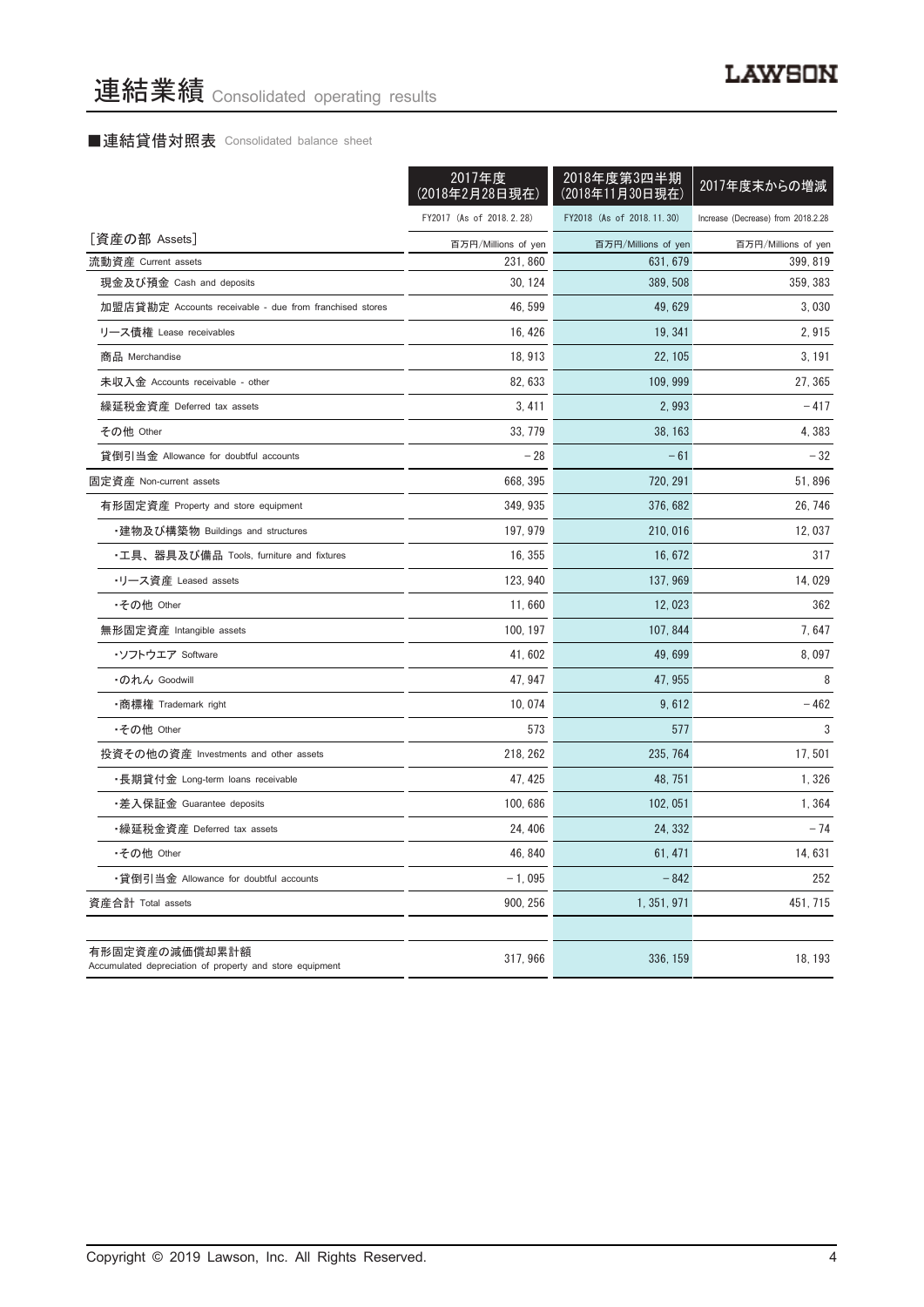#### ■連結貸借対照表 Consolidated balance sheet

|                                                                                                                 | 2017年度<br>(2018年2月28日現在) | 2018年度第3四半期<br>(2018年11月30日現在) | 2017年度末からの増減                       |
|-----------------------------------------------------------------------------------------------------------------|--------------------------|--------------------------------|------------------------------------|
|                                                                                                                 | FY2017 (As of 2018.2.28) | FY2018 (As of 2018.11.30)      | Increase (Decrease) from 2018.2.28 |
| [負債の部 Liabilities]                                                                                              | 百万円/Millions of yen      | 百万円/Millions of yen            | 百万円/Millions of yen                |
| 流動負債 Current liabilities                                                                                        | 379, 222                 | 610, 274                       | 231, 051                           |
| 買掛金 Accounts payable - trade                                                                                    | 118, 174                 | 134, 672                       | 16, 497                            |
| 短期借入金 Short-term loans payable *                                                                                | 36, 340                  | 144, 750                       | 108, 410                           |
| 1年内返済予定の長期借入金<br>Current portion of long-term loans payable                                                     | 575                      | 50,000                         | 49, 425                            |
| リース債務 Lease obligations                                                                                         | 33,063                   | 36, 914                        | 3,850                              |
| 未払金 Accounts payable - other                                                                                    | 60.741                   | 116, 492                       | 55, 751                            |
| 未払法人税等 Income taxes payable                                                                                     | 6,880                    | 3, 776                         | $-3, 103$                          |
| 預り金 Deposits received                                                                                           | 109, 629                 | 106, 350                       | $-3,278$                           |
| 賞与引当金 Provision for bonuses                                                                                     | 3, 767                   | 2,935                          | $-831$                             |
| その他 Other                                                                                                       | 10,051                   | 14, 382                        | 4,330                              |
| 固定負債 Non-current liabilities                                                                                    | 239, 587                 | 457, 955                       | 218, 367                           |
| 長期借入金 Long-term loans payable*                                                                                  | 55, 469                  | 260,000                        | 204, 530                           |
| リース債務 Lease obligations                                                                                         | 113, 617                 | 125, 595                       | 11, 977                            |
| 繰延税金負債 Deferred tax liabilities                                                                                 | 2,616                    | 3,013                          | 397                                |
| 役員退職慰労引当金<br>Provision for retirement benefits to executive officers and audit and<br>supervisory board members | 271                      | 292                            | 21                                 |
| 退職給付に係る負債 Net defined benefit liability                                                                         | 13, 781                  | 14, 738                        | 957                                |
| 資産除去債務 Asset retirement obligations                                                                             | 29,062                   | 30,651                         | 1,588                              |
| その他 Other                                                                                                       | 24, 767                  | 23,662                         | $-1, 105$                          |
| 負債合計 Total liabilities                                                                                          | 618, 809                 | 1, 068, 229                    | 449, 419                           |
| [純資産の部 Net assets]                                                                                              |                          |                                |                                    |
| 株主資本 Shareholders' equity                                                                                       | 270, 280                 | 270, 388                       | 107                                |
| 資本金 Capital stock                                                                                               | 58, 506                  | 58.506                         |                                    |
| 資本剰余金 Capital surplus                                                                                           | 46, 689                  | 46, 983                        | 293                                |
| 利益剰余金 Retained earnings                                                                                         | 166, 124                 | 165, 930                       | $-194$                             |
| 自己株式 Treasury shares                                                                                            | $-1,040$                 | $-1,032$                       | 8                                  |
| その他の包括利益累計額<br>Accumulated other comprehensive income                                                           | 5,377                    | 7,339                          | 1,962                              |
| その他有価証券評価差額金<br>Valuation difference on available-for-sale securities                                           | 2,084                    | 4, 408                         | 2, 324                             |
| 土地再評価差額金 Revaluation reserve for land                                                                           | $-575$                   | $-575$                         |                                    |
| 為替換算調整勘定 Foreign currency translation adjustments                                                               | 4, 595                   | 4, 263                         | $-332$                             |
| 退職給付に係る調整累計額<br>Remeasurements of defined benefit plans                                                         | $-726$                   | $-756$                         | $-29$                              |
| 新株予約権 Subscription rights to shares                                                                             | 195                      | 220                            | 24                                 |
| 非支配株主持分 Non-controlling interests                                                                               | 5, 593                   | 5,793                          | 200                                |
| 純資産合計 Net assets                                                                                                | 281, 446                 | 283, 742                       | 2, 295                             |
| 負債純資産合計 Liabilities and net assets                                                                              | 900, 256                 | 1, 351, 971                    | 451, 715                           |

\* 2018年11月30日現在、短期借入金・長期借入金には金融関連事業の330,000百万円が含まれております。

Note:

\* The amount of loans payable for the Financial Services Business as of November 30, 2018 is 330,000 millions of yen.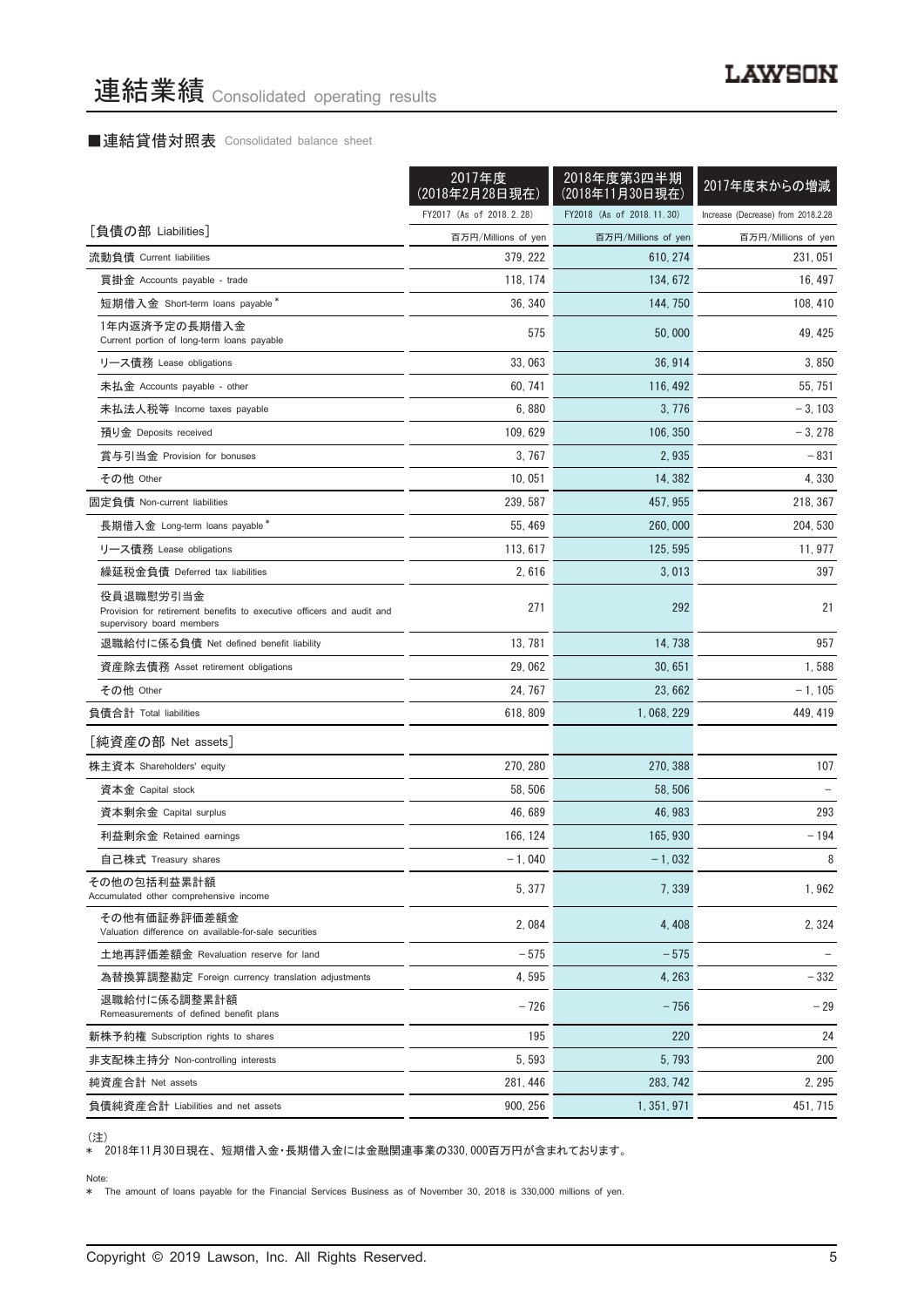# ■連結キャッシュ・フロー計算書 Consolidated statement of cash flows

|                                                                                   | 2017年度第3四半期累計期間         | 2018年度第3四半期累計期間         | 前年増減                |
|-----------------------------------------------------------------------------------|-------------------------|-------------------------|---------------------|
| Ⅰ. 営業活動によるキャッシュ・フロー                                                               | $2017.3.1 - 2017.11.30$ | $2018.3.1 - 2018.11.30$ | Increase (Decrease) |
| I. Net cash provided by (used in) operating activities                            | 百万円/Millions of yen     | 百万円/Millions of yen     | 百万円/Millions of yen |
| 税金等調整前四半期純利益 Profit before income taxes                                           | 50, 791                 | 41, 976                 | $-8,814$            |
| 減価償却費 Depreciation                                                                | 42, 654                 | 48, 782                 | 6, 128              |
| 減損損失 Impairment loss                                                              | 1,073                   | 1,403                   | 329                 |
| 受取利息 Interest income                                                              | $-540$                  | $-576$                  | $-36$               |
| 支払利息 Interest expenses                                                            | 1,485                   | 1, 757                  | 271                 |
| 固定資産除却損 Loss on retirement of non-current assets                                  | 1,962                   | 2,843                   | 881                 |
| 売上債権の増減額(マイナスは増加)<br>Decrease (increase) in notes and accounts receivable - trade | $-5, 268$               | $-5, 118$               | 149                 |
| 未収入金の増減額(マイナスは増加)<br>Decrease (increase) in accounts receivable - other           | $-7,408$                | $-27,405$               | $-19,996$           |
| 仕入債務の増減額(マイナスは減少)<br>Increase (decrease) in notes and accounts payable - trade    | 17, 369                 | 16, 841                 | $-527$              |
| 未払金の増減額(マイナスは減少)<br>Increase (decrease) in accounts payable - other               | 3, 722                  | 55,664                  | 51, 941             |
| 預り金の増減額(マイナスは減少)<br>Increase (decrease) in deposits received                      | 18, 429                 | $-3,276$                | $-21,705$           |
| 退職給付に係る負債の増減額(マイナスは減少)<br>Increase (decrease) in net defined benefit liability    | 529                     | 665                     | 136                 |
| その他 Other - net                                                                   | 2,081                   | 4,871                   | 2,790               |
| 小計 Subtotal                                                                       | 126, 882                | 138, 429                | 11, 546             |
| 利息の受取額 Interest income received                                                   | 539                     | 572                     | 32                  |
| 利息の支払額 Interest expenses paid                                                     | $-1,467$                | $-1,757$                | $-289$              |
| 法人税等の支払額 Income taxes paid                                                        | $-18, 294$              | $-16, 263$              | 2,030               |
| 営業活動によるキャッシュ・フロー<br>Net cash provided by (used in) operating activities           | 107,660                 | 120, 981                | 13, 321             |
| Ⅱ. 投資活動によるキャッシュ・フロー<br>II. Net cash provided by (used in) investing activities    |                         |                         |                     |
| 有形固定資産の取得による支出<br>Purchase of property and store equipment                        | $-29,887$               | $-32, 213$              | $-2, 325$           |
| 無形固定資産の取得による支出 Purchase of intangible assets                                      | $-13,039$               | $-15,089$               | $-2,050$            |
| 投資有価証券取得による支出<br>Purchase of investment securities                                | 1,038                   | $-5,710$                | $-4,672$            |
| 関係会社株式取得による支出                                                                     | $-234$                  | $-3,094$                | $-2,859$            |
| Purchase of shares of subsidiaries and associates<br>長期貸付金の貸付による支出                |                         |                         |                     |
| Payments of long-term loans receivable<br>長期貸付金の回収による収入                           | $-5,449$                | $-5,414$                | 35                  |
| Collection of long-term loans receivable                                          | 3, 447                  | 3,829                   | 382                 |
| 長期前払費用の取得による支出<br>Purchase of long-term prepaid expenses                          | $-8,290$                | $-5,412$                | 2,877               |
| 事業譲受による支出 Payments for transfer of business                                       | $-8,862$                | $-2,730$                | 6, 131              |
| その他 Other - net                                                                   | $-2,356$                | $-2, 163$               | 192                 |
| 投資活動によるキャッシュ・フロー<br>Net cash provided by (used in) investing activities           | $-65, 711$              | $-67,998$               | $-2, 287$           |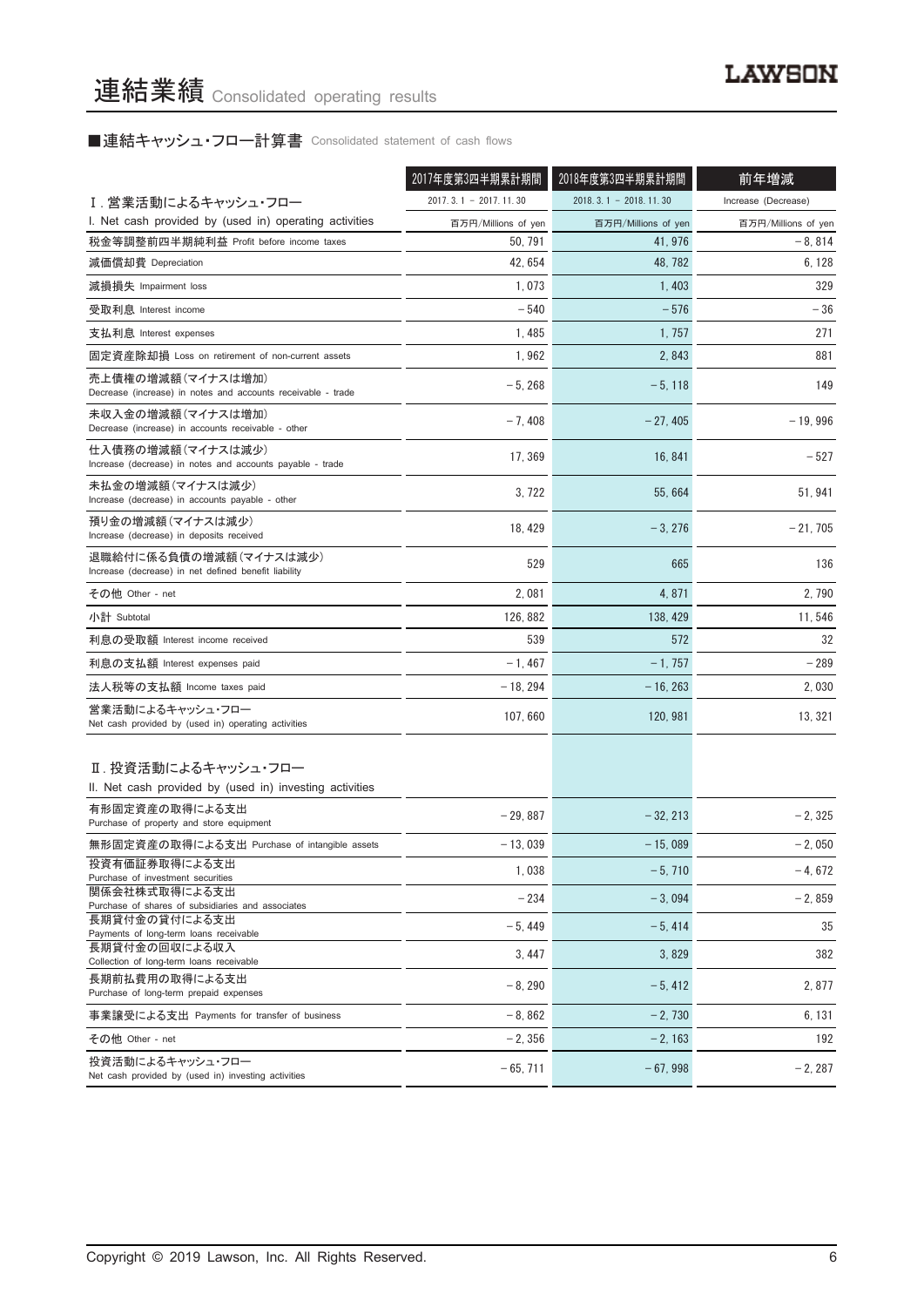# ■連結キャッシュ・フロー計算書 Consolidated statement of cash flows

|                                                                                                                                                      | 2017年度第3四半期累計期間         | 2018年度第3四半期累計期間             | 前年増減                |
|------------------------------------------------------------------------------------------------------------------------------------------------------|-------------------------|-----------------------------|---------------------|
| Ⅲ. 財務活動によるキャッシュ・フロー                                                                                                                                  | $2017.3.1 - 2017.11.30$ | $2018, 3, 1 - 2018, 11, 30$ | Increase (Decrease) |
| III. Net cash provided by (used in) financing activities                                                                                             | 百万円/Millions of yen     | 百万円/Millions of yen         | 百万円/Millions of yen |
| 短期借入金の純増減額(マイナスは減少)<br>Net increase (decrease) in short-term loans payable                                                                           | $-4,940$                | 108, 410                    | 113, 350            |
| 長期借入金の借入による収入<br>Proceeds from long-term loans payable                                                                                               |                         | 260,000                     | 260,000             |
| 長期借入金の返済による支出<br>Repayments of long-term loans payable                                                                                               | $-664$                  | $-6.044$                    | $-5.380$            |
| リース債務の返済による支出 Repayments of lease obligations                                                                                                        | $-25.104$               | $-29.468$                   | $-4.363$            |
| 配当金の支払額 Cash dividends paid                                                                                                                          | $-25, 258$              | $-25.514$                   | $-255$              |
| 連結の範囲の変更を伴わない子会社株式の取得による支出<br>Payments from changes in ownership interests in subsidiaries that<br>do not result in change in scope of consolidation | $-7.799$                |                             | 7.799               |
| その他 Other - net                                                                                                                                      | $-9$                    | $-80$                       | $-71$               |
| 財務活動によるキャッシュ・フロー<br>Net cash provided by (used in) financing activities                                                                              | $-63,776$               | 307, 302                    | 371, 078            |
| Ⅳ. 現金及び現金同等物に係る換算差額<br>IV. Effect of exchange rate change on cash and cash<br>equivalents                                                            | 75                      | $-911$                      | $-987$              |
| V.現金及び現金同等物の増減額(マイナスは減少)<br>V. Net increase (decrease) in cash and cash equivalents                                                                  | $-21,751$               | 359, 373                    | 381, 124            |
| VI. 現金及び現金同等物の期首残高<br>VI. Cash and cash equivalents at beginning of period                                                                           | 67.692                  | 30.120                      | $-37.571$           |
| Ⅶ. 連結の範囲の変更に伴う現金及び現金同等物<br>の増減額(マイナスは減少)<br>VII. Increase (decrease) in cash and cash equivalents<br>resulting from change of scope of consolidation | 765                     | 10                          | $-755$              |
| Ⅷ. 現金及び現金同等物の四半期末残高<br>VIII. Cash and cash equivalents at end of period                                                                              | 46.705                  | 389.504                     | 342.798             |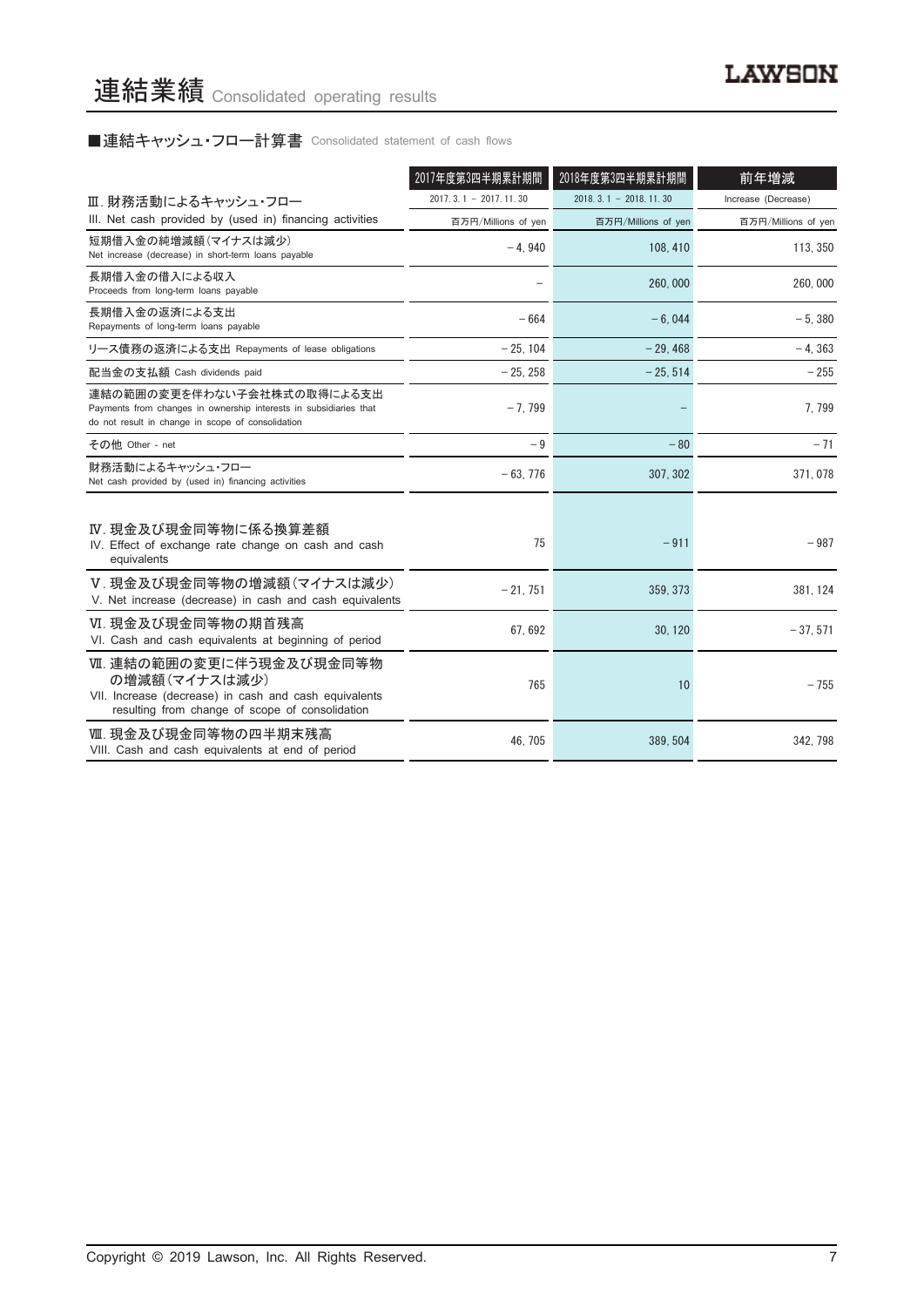#### ■主な関係会社の状況 Main subsidiaries and equity method affiliates

| 1. 連結子会社                            | (株)ローソン山陰                                                                                                                                                           |                                                     | (株)ローソンアーバンワークス *2                                                       |                                                                                                     |                                                          |                     |
|-------------------------------------|---------------------------------------------------------------------------------------------------------------------------------------------------------------------|-----------------------------------------------------|--------------------------------------------------------------------------|-----------------------------------------------------------------------------------------------------|----------------------------------------------------------|---------------------|
| 1. Consolidated subsidiaries        | Lawson Sanin, Inc.                                                                                                                                                  |                                                     |                                                                          |                                                                                                     | Lawson urbanworks, Inc.                                  |                     |
| 設立日 Date of establishment           |                                                                                                                                                                     | 2016年9月 2016.9                                      |                                                                          |                                                                                                     | 2017年11月 2017.11                                         |                     |
| 決算月 Fiscal year end                 |                                                                                                                                                                     | 2月 February                                         |                                                                          |                                                                                                     | 2月 February                                              |                     |
| グループ出資比率 Share of group companies*1 |                                                                                                                                                                     | 70.0%                                               |                                                                          | 100.0%                                                                                              |                                                          |                     |
| 事業内容 Business activities            | Lawson's chain-store development and operation in Sanin area                                                                                                        | 山陰地方におけるコンビニエンスストア事業                                |                                                                          |                                                                                                     | 「ローソン」の店舗運営<br>Store operation business of LAWSON stores |                     |
| 他出資者 Other shareholders             | 株式会社ポプラ POPLAR Co.,Ltd.                                                                                                                                             |                                                     | 30.0%                                                                    |                                                                                                     |                                                          |                     |
|                                     |                                                                                                                                                                     |                                                     | 2017. 3-2017. 11 2018. 3-2018. 11 2017. 3-2018. 2<br>百万円/Millions of yen |                                                                                                     | 2017. 3-2017. 11 2018. 3-2018. 11 2017. 3-2018. 2        | 百万円/Millions of yen |
| チェーン全店売上高 Total net sales           | 38, 431                                                                                                                                                             | 37, 515                                             | 50, 229                                                                  | $\qquad \qquad -$                                                                                   | 12, 351                                                  |                     |
| 営業総収入 Gross operating revenue       | 6,067                                                                                                                                                               | 5, 793                                              | 7,876                                                                    | $\qquad \qquad -$                                                                                   | 12, 575                                                  |                     |
| 営業利益 Operating income               | 569                                                                                                                                                                 | 404                                                 | 582                                                                      | $\overline{\phantom{0}}$                                                                            | 102                                                      |                     |
| 経常利益 Ordinary income                | 580                                                                                                                                                                 | 416                                                 | 596                                                                      | ÷,                                                                                                  | 135                                                      |                     |
| 当期純利益 Profit                        | 279                                                                                                                                                                 | 177                                                 | 254                                                                      | $\overline{\phantom{0}}$                                                                            | 87                                                       | -                   |
|                                     |                                                                                                                                                                     | (株)ローソンストア100 *3                                    |                                                                          |                                                                                                     | $($ 株 $)$ SCI                                            |                     |
|                                     |                                                                                                                                                                     | Lawson Store100, Inc.                               |                                                                          |                                                                                                     | SCI, Inc.                                                |                     |
| 設立日 Date of establishment           |                                                                                                                                                                     | 2013年11月 2013.11                                    |                                                                          |                                                                                                     | 2012年7月 2012.7                                           |                     |
| 決算月 Fiscal year end                 |                                                                                                                                                                     | 2月 February                                         |                                                                          |                                                                                                     | 2月 February                                              |                     |
| グループ出資比率 Share of group companies*1 |                                                                                                                                                                     |                                                     |                                                                          |                                                                                                     | 100.0%                                                   |                     |
|                                     | 100.0%                                                                                                                                                              |                                                     |                                                                          |                                                                                                     |                                                          |                     |
| 事業内容 Business activities            | 「ローソンストア100」の店舗運営<br>及び指導並びに商品関連事業<br>Store operation and merchandising function of LAWSON STORE100 Serving supply chain management of convenience store businesses |                                                     |                                                                          |                                                                                                     | SCM機能子会社                                                 |                     |
| 他出資者 Other shareholders             |                                                                                                                                                                     |                                                     |                                                                          |                                                                                                     |                                                          |                     |
|                                     |                                                                                                                                                                     |                                                     |                                                                          |                                                                                                     |                                                          |                     |
|                                     |                                                                                                                                                                     |                                                     | 百万円/Millions of yen                                                      | 2017. 3-2017. 11 2018. 3-2018. 11 2017. 3-2018. 2 2017. 3-2017. 11 2018. 3-2018. 11 2017. 3-2018. 2 |                                                          | 百万円/Millions of yen |
| チェーン全店売上高 Total net sales           | 30, 948                                                                                                                                                             | 29, 025                                             | 40, 580                                                                  |                                                                                                     |                                                          |                     |
| 営業総収入 Gross operating revenue       | 34, 271                                                                                                                                                             | 32, 406                                             | 44, 942                                                                  | 215, 007                                                                                            | 235, 580                                                 | 283, 884            |
| 営業利益 Operating income               | $-197$                                                                                                                                                              | $-193$                                              | $-325$                                                                   | 1, 452                                                                                              | 1, 495                                                   | 2,385               |
| 経常利益 Ordinary income                | $-198$                                                                                                                                                              | $-192$                                              | $-328$                                                                   | 1,448                                                                                               | 1, 499                                                   | 2, 392              |
| 当期純利益 Profit                        | $-214$                                                                                                                                                              | $-235$                                              | $-381$                                                                   | 943                                                                                                 | 979                                                      | 1,558               |
|                                     |                                                                                                                                                                     | (株)成城石井 *4                                          |                                                                          |                                                                                                     |                                                          |                     |
|                                     |                                                                                                                                                                     | SEIJO ISHII CO., LTD.                               |                                                                          |                                                                                                     |                                                          |                     |
| 設立日 Date of establishment           |                                                                                                                                                                     | 1927年2月 1927.2                                      |                                                                          |                                                                                                     |                                                          |                     |
| 決算月 Fiscal year end                 |                                                                                                                                                                     | 2月 February                                         |                                                                          |                                                                                                     |                                                          |                     |
| グループ出資比率 Share of group companies*1 |                                                                                                                                                                     | 100.0%                                              |                                                                          |                                                                                                     |                                                          |                     |
|                                     |                                                                                                                                                                     | 食品総合小売業、輸入、卸売、食品製造<br>及び飲食店の事業                      |                                                                          |                                                                                                     |                                                          |                     |
| 事業内容 Business activities            |                                                                                                                                                                     | Food retailing, import, wholesale, food manufacture |                                                                          |                                                                                                     |                                                          |                     |
| 他出資者 Other shareholders             | and restaurant operations business                                                                                                                                  |                                                     |                                                                          |                                                                                                     |                                                          |                     |
|                                     |                                                                                                                                                                     |                                                     |                                                                          |                                                                                                     |                                                          |                     |
|                                     |                                                                                                                                                                     | 2017. 3-2017. 11 2018. 3-2018. 11 2017. 3-2018. 2   |                                                                          |                                                                                                     |                                                          |                     |
|                                     |                                                                                                                                                                     |                                                     | 百万円/Millions of yen                                                      |                                                                                                     |                                                          |                     |
| チェーン全店売上高 Total net sales           | 54, 778                                                                                                                                                             | 57,821                                              | 75, 469                                                                  |                                                                                                     |                                                          |                     |
| 営業総収入 Gross operating revenue       | 59, 490                                                                                                                                                             | 63.401                                              | 81, 957                                                                  |                                                                                                     |                                                          |                     |
| 営業利益 Operating income               | 5,081                                                                                                                                                               | 5,420                                               | 7,611                                                                    |                                                                                                     |                                                          |                     |
| 経常利益 Ordinary income                | 5,084                                                                                                                                                               | 5,373                                               | 7,598                                                                    |                                                                                                     |                                                          |                     |
| 当期純利益 Profit                        | 2, 792                                                                                                                                                              | 2,901                                               | 4,339                                                                    |                                                                                                     |                                                          |                     |

(注)

、、」<br>\*1 グループ出資比率には、(株)ローソンからの出資のほか、グループ企業等からの出資を含みます。

\*2 (株)ローソンアーバンワークスは、2018年3月より当社の連結子会社となっております。

\*3 ローソンストア100事業全体の営業利益(社内管理ベース)は、2018年度第3四半期累計で — 290百万円となっております。これは、(株)ローソンストア100の営業 利益に、(株)ローソンの担当事業本部による社内管理上の営業利益を合算して算出したものです。

\*4 設立日については、創業時点を記載しております。

Notes:

\*1 Share of group companies includes investments from group companies besides investments from Lawson, Inc.

\*2 Lawson urbanworks, Inc. has become a consolidated subsidiary of Lawson, Inc. since March 2018.

\*3 According to our internal calculation, the combined operating income of LAWSON STORE100 business has made a total of (290) million yen in the third quarter of fiscal year 2018. This total was calculated by adding the operating income of Lawson Store100, Inc. together with the operating income of Lawson, Inc.'s LAWSON STORE100 business division.

\*4 It states the date of foundation.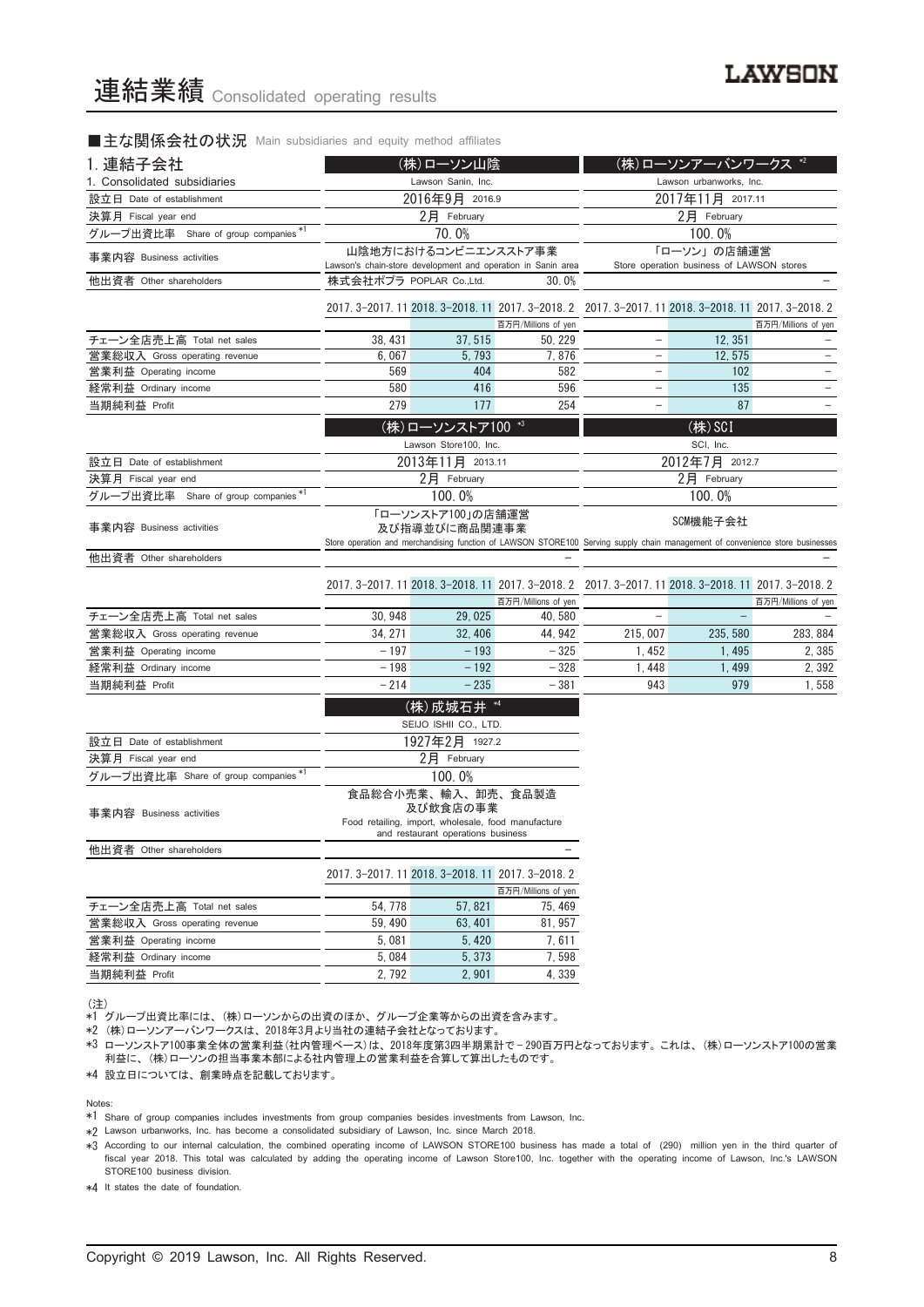#### ■主な関係会社の状況 Main subsidiaries and equity method affiliates

|                                      |                                                                                                                              | (株)ローソンエンタテインメント *2                |                     |                                                                                                                                  | ユナイテッド・シネマ(株)                      |                     |
|--------------------------------------|------------------------------------------------------------------------------------------------------------------------------|------------------------------------|---------------------|----------------------------------------------------------------------------------------------------------------------------------|------------------------------------|---------------------|
|                                      | Lawson Entertainment, Inc.                                                                                                   |                                    |                     |                                                                                                                                  | United Cinemas Co., Ltd.           |                     |
| 設立日 Date of establishment            |                                                                                                                              | 1992年7月 1992.7                     |                     | 1999年10月 1999.10                                                                                                                 |                                    |                     |
| 決算月 Fiscal year end                  |                                                                                                                              | $2$ 月 February                     |                     | $2$ 月 February                                                                                                                   |                                    |                     |
| グループ出資比率 Share of group companies *1 |                                                                                                                              | 100.0%                             |                     |                                                                                                                                  | 100.0%                             |                     |
| 事業内容 Business activities             | チケット販売・情報提供サービス業、<br>音楽・映像ソフトの販売<br>Ticket sales, e-commerce, advertising sales<br>and other marketing activities            |                                    |                     | 映画館の運営及び関連事業<br>Operation of movie theaters and related business                                                                 |                                    |                     |
| 他出資者 Other shareholders              |                                                                                                                              |                                    |                     |                                                                                                                                  |                                    |                     |
|                                      |                                                                                                                              |                                    | 百万円/Millions of yen | 2017. 3-2017. 11 2018. 3-2018. 11 2017. 3-2018. 2 2017. 3-2017. 11 2018. 3-2018. 11 2017. 3-2018. 2                              |                                    | 百万円/Millions of yen |
| 営業総収入 Gross operating revenue        | 39,480                                                                                                                       | 40, 362                            | 53, 261             | 17,529                                                                                                                           | 17, 491                            | 22, 243             |
| 営業利益 Operating income                | 1,329                                                                                                                        | 1,622                              | 1,851               | 2.193                                                                                                                            | 2, 116                             | 2,512               |
| 経常利益 Ordinary income                 | 1,316                                                                                                                        | 1,628                              | 1,831               | 2, 190                                                                                                                           | 2,097                              | 2,515               |
| 当期純利益 Profit                         | 1,092                                                                                                                        | 1,286                              | 1,524               | 1,555                                                                                                                            | 1,384                              | 1,694               |
|                                      | $*3$<br>上海羅森便利有限公司<br>Shanghai Lawson, Inc.                                                                                  |                                    |                     | 重慶羅森便利店有限公司<br>Chongqing Lawson, Inc.                                                                                            |                                    |                     |
| 設立日 Date of establishment            |                                                                                                                              | 1996年2月 1996.2                     |                     |                                                                                                                                  | 2010年4月 2010.4                     |                     |
| 決算月 Fiscal year end                  |                                                                                                                              | 12月 December                       |                     | 12月 December                                                                                                                     |                                    |                     |
| グループ出資比率 Share of group companies*1  |                                                                                                                              | 100.0%                             |                     | 100.0%                                                                                                                           |                                    |                     |
| 事業内容 Business activities             | 中国上海市及びその周辺における<br>コンビニエンスストア事業<br>Lawson's chain-store development and operation<br>in Shanghai and surrounding area, China |                                    |                     | 中国重慶市におけるコンビニエンスストア事業<br>Lawson's chain-store development and operation<br>in Chongqing, China                                   |                                    |                     |
| 他出資者 Other shareholders              |                                                                                                                              |                                    |                     |                                                                                                                                  |                                    |                     |
|                                      |                                                                                                                              |                                    | 百万円/Millions of yen | 2017.1-2017.9 2018.1-2018.9 2017.1-2017.12 2017.1-2017.9 2018.1-2018.9 2017.1-2017.12                                            |                                    | 百万円/Millions of yen |
| チェーン全店売上高 Total net sales            | 19,848                                                                                                                       | 26, 186                            | 27, 755             | 3, 472                                                                                                                           | 4, 137                             | 4, 705              |
| 営業総収入 Gross operating revenue        | 13, 417                                                                                                                      | 17,388                             | 19, 905             | 2, 424                                                                                                                           | 2,735                              | 3, 225              |
| 営業利益 Operating income                | $-930$                                                                                                                       | $-779$                             | $-567$              | $-240$                                                                                                                           | $-221$                             | $-306$              |
| 経常利益 Ordinary income                 | $-982$                                                                                                                       | $-765$                             | $-653$              | $-257$                                                                                                                           | $-220$                             | $-324$              |
| 当期純利益 Profit                         | $-1,064$                                                                                                                     | $-785$                             | $-1,025$            | $-364$                                                                                                                           | $-239$                             | $-413$              |
|                                      |                                                                                                                              | 大連羅森便利店有限公司<br>Dalian Lawson, Inc. |                     |                                                                                                                                  | 羅森(北京)有限公司<br>Beijing Lawson, Inc. |                     |
| 設立日 Date of establishment            |                                                                                                                              | 2011年9月 2011.9                     |                     |                                                                                                                                  | 2013年5月 2013.5                     |                     |
| 決算月 Fiscal year end                  |                                                                                                                              | 12月 December                       |                     |                                                                                                                                  | 12月 December                       |                     |
| グループ出資比率 Share of group companies *1 |                                                                                                                              | 98.3%                              |                     |                                                                                                                                  | 100.0%                             |                     |
| 事業内容 Business activities             |                                                                                                                              | 中国大連市におけるコンビニエンスストア事業              |                     | Lawson's chain-store development and operation in Dalian, China Lawson's chain-store development and operation in Beijing, China | 中国北京市におけるコンビニエンスストア事業              |                     |
| 他出資者 Other shareholders              |                                                                                                                              | 亜恵美食有限公司 Acasia Foods Co.,LTD.     | 1.7%                |                                                                                                                                  |                                    |                     |
|                                      |                                                                                                                              |                                    | 百万円/Millions of yen | 2017.1-2017.9 2018.1-2018.9 2017.1-2017.12 2017.1-2017.9 2018.1-2018.9 2017.1-2017.12                                            |                                    | 百万円/Millions of yen |
| チェーン全店売上高 Total net sales            | 2,878                                                                                                                        | 3,661                              | 3,995               | 2,315                                                                                                                            | 3,341                              | 3,246               |
| 営業総収入 Gross operating revenue        | 1,762                                                                                                                        | 1,898                              | 2,371               | 2, 217                                                                                                                           | 3,316                              | 3, 106              |
| 営業利益 Operating income                | $-0$                                                                                                                         | 37                                 | 4                   | $-490$                                                                                                                           | $-334$                             | $-635$              |
| 経常利益 Ordinary income                 | - 11                                                                                                                         | 42                                 | $-5$                | $-482$                                                                                                                           | $-354$                             | $-641$              |
| 当期純利益 Profit                         | $-17$                                                                                                                        | 28                                 | $-28$               | $-512$                                                                                                                           | $-407$                             | $-687$              |

(注)

、....<br>\*1 グループ出資比率には、(株)ローソンからの出資のほか、グループ企業等からの出資を含みます。

\*2 (株)ローソンHMVエンタテイメントは、2018年6月より商号を(株)ローソンエンタテインメントに変更しております。

- - - . . . .<br>∗3 上表中の決算数値は、上海羅森便利有限公司に、中国上海市及びその周辺地域の上海楽松商貿有限公司、上海恭匯貿易有限公司、浙江羅森百貨有限公 司3社の経営成績を合算しております。なお、上海羅森便利有限公司は、2017年2月より商号を上海華聯羅森有限公司から変更しております。

\*4 羅森(北京)有限公司の上表中の決算数値は、羅森(北京)有限公司に、北京羅松商貿有限公司の経営成績を合算しております。

Notes:

\*1 Share of group companies includes investments from group companies besides investments from Lawson, Inc.

\*2 Lawson HMV Entertainment, Inc. has changed its name to Lawson Entertainment, Inc. since June 2018.

\*3 The operating result of Shanghai Lawson, Inc. includes a sum of operating results of 3 companies (Shanghai Le Song Trading Co., Ltd., Shang Hai Gong Hui Trading Co., Ltd. and Zhejiang Lawson, Inc. located in Shanghai and surrounding area). Furthermore, Shanghai Hualian Lawson, Inc. has changed its name to Shanghai Lawson, Inc. since February 2017.

\*4 The operating result of Beijing Lawson, Inc. includes the operating result of BEIJING LUOSONG Co., Ltd.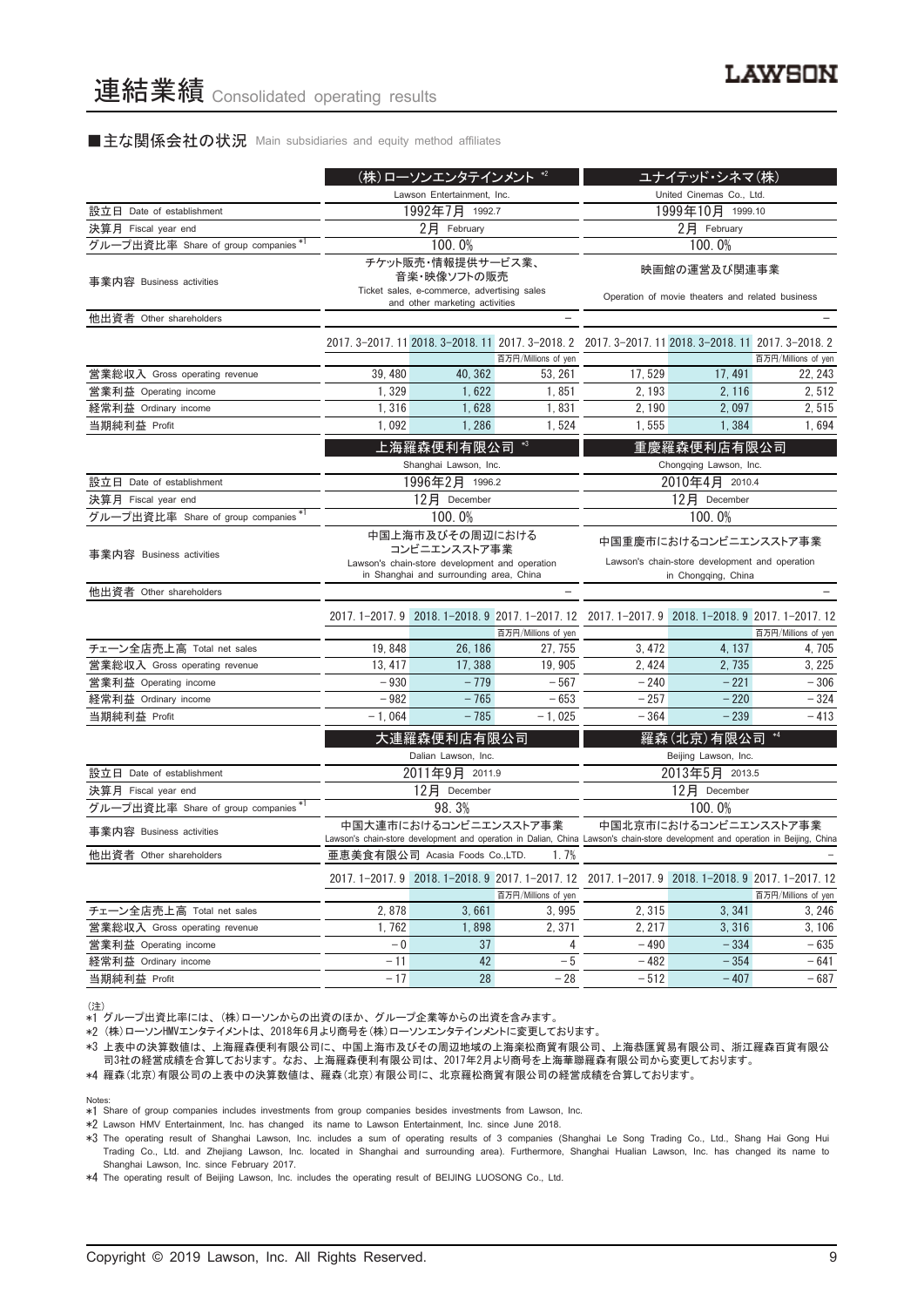#### ■主な関係会社の状況 Main subsidiaries and equity method affiliates

|                                    | Saha Lawson Co., Ltd.                                                                                                                                 |                     |                                                                                        |                    | (株)ベストプラクティス   |                     |  |
|------------------------------------|-------------------------------------------------------------------------------------------------------------------------------------------------------|---------------------|----------------------------------------------------------------------------------------|--------------------|----------------|---------------------|--|
|                                    |                                                                                                                                                       |                     |                                                                                        | BestPractice, Inc. |                |                     |  |
| 設立日 Date of establishment          |                                                                                                                                                       | 2012年11月<br>2012.11 |                                                                                        |                    | 2004年3月 2004.3 |                     |  |
| 決算月 Fiscal year end                |                                                                                                                                                       | 12月<br>December     |                                                                                        | 2月 February        |                |                     |  |
| グループ出資比率 Share of group companies* |                                                                                                                                                       | 49.2%               |                                                                                        |                    | 100.0%         |                     |  |
| 事業内容 Business activities           | タイにおけるコンビニエンスストア事業<br>店舗の経営の実態調査・分析業務<br>Operating stores "LAWSON 108" and "108SHOP" in Thailand On-site inspections and analysis of store management |                     |                                                                                        |                    |                |                     |  |
| 他出資者 Other shareholders            | Saha Pathanapibul PLC.                                                                                                                                |                     | 20.0%                                                                                  |                    |                |                     |  |
|                                    | Saha Pathana Interholding PLC.                                                                                                                        |                     | 9.0%                                                                                   |                    |                |                     |  |
|                                    | I.C.C International PLC.                                                                                                                              |                     | 9.0%                                                                                   |                    |                |                     |  |
|                                    | Thai President Foods PLC.                                                                                                                             |                     | 9.0%                                                                                   |                    |                |                     |  |
|                                    | Others                                                                                                                                                |                     | 3.8%                                                                                   |                    |                |                     |  |
|                                    |                                                                                                                                                       |                     | 2017.1-2017.9 2018.1-2018.9 2017.1-2017.12 2017.3-2017.11 2018.3-2018.11 2017.3-2018.2 |                    |                |                     |  |
|                                    |                                                                                                                                                       |                     | 百万円/Millions of yen                                                                    |                    |                | 百万円/Millions of yen |  |
| チェーン全店売上高 Total net sales          | 5.536                                                                                                                                                 | 7.186               | 7, 763                                                                                 |                    |                |                     |  |
| 営業総収入 Gross operating revenue      | 6, 157                                                                                                                                                | 7,680               | 8.271                                                                                  | 845                | 831            | 1, 109              |  |
| 営業利益 Operating income              | $-234$                                                                                                                                                | $-273$              | $-653$                                                                                 | 41                 | 51             | 12                  |  |
| 経常利益 Ordinary income               | $-208$                                                                                                                                                | $-203$              | $-624$                                                                                 | 42                 | 50             | 9                   |  |
| 当期純利益 Profit                       | $-222$                                                                                                                                                | $-228$              | $-767$                                                                                 | 32                 | 25             | 8                   |  |

| 2. 持分法適用関連会社                                   |                                                                                    | (株)ローソン高知           |                     |                                                                                                                     | (株)ローソン南九州       |                     |
|------------------------------------------------|------------------------------------------------------------------------------------|---------------------|---------------------|---------------------------------------------------------------------------------------------------------------------|------------------|---------------------|
| 2. Equity method affiliates                    |                                                                                    | Lawson Kochi, Inc.  |                     | Lawson Minamikyushu, Inc.                                                                                           |                  |                     |
| 設立日 Date of establishment                      |                                                                                    | 2015年4月 2015.4      |                     | 2013年5月 2013.5                                                                                                      |                  |                     |
| 決算月 Fiscal year end                            |                                                                                    | $2$ $H$ February    |                     |                                                                                                                     | $2$ $H$ February |                     |
| グループ出資比率 Share of group companies <sup>*</sup> |                                                                                    | 49.0%               |                     | 49.0%                                                                                                               |                  |                     |
| 事業内容 Business activities                       |                                                                                    | 高知県におけるコンビニエンスストア事業 |                     | 鹿児島県におけるコンビニエンスストア事業                                                                                                |                  |                     |
|                                                |                                                                                    |                     |                     | Lawson's chain-store development and operation in Kochi Lawson's chain-store development and operation in Kagoshima |                  |                     |
| 他出資者 Other shareholders                        | 株式会社サニーマート SUNNY MART Co., Ltd. 51.0% 南国殖産株式会社 Nangoku Corporation Co., Ltd. 51.0% |                     |                     |                                                                                                                     |                  |                     |
|                                                |                                                                                    |                     |                     | 2017. 3-2017. 11 2018. 3-2018. 11 2017. 3-2018. 2 2017. 3-2017. 11 2018. 3-2018. 11 2017. 3-2018. 2                 |                  |                     |
|                                                |                                                                                    |                     | 百万円/Millions of yen |                                                                                                                     |                  | 百万円/Millions of yen |
| 営業総収入 Gross operating revenue                  | 3,296                                                                              | 3.315               | 4,321               | 3,271                                                                                                               | 3.381            | 4, 317              |
| 営業利益 Operating income                          | 389                                                                                | 330                 | 498                 | 155                                                                                                                 | 141              | 162                 |
| 経常利益 Ordinary income                           | 399                                                                                | 339                 | 512                 | 156                                                                                                                 | 143              | 163                 |
| 当期純利益 Profit                                   | 246                                                                                | 255                 | 290                 | 95                                                                                                                  | 76               | 111                 |
|                                                |                                                                                    | (株)ローソン沖縄           |                     |                                                                                                                     |                  |                     |

|                                    | Lawson Okinawa, Inc.                                      |                                                   |                     |  |  |  |
|------------------------------------|-----------------------------------------------------------|---------------------------------------------------|---------------------|--|--|--|
| 設立日 Date of establishment          |                                                           | 2009年10月 2009.10                                  |                     |  |  |  |
| 決算月 Fiscal year end                |                                                           | 2月<br>February                                    |                     |  |  |  |
| グループ出資比率 Share of group companies* |                                                           | 49.0%                                             |                     |  |  |  |
| 事業内容 Business activities           |                                                           | 沖縄県におけるコンビニエンスストア事業                               |                     |  |  |  |
|                                    | Lawson's chain-store development and operation in Okinawa |                                                   |                     |  |  |  |
| 他出資者 Other shareholders            | 株式会社サンエー SAN-A CO., LTD.<br>51.0%                         |                                                   |                     |  |  |  |
|                                    |                                                           | 2017. 3-2017. 11 2018. 3-2018. 11 2017. 3-2018. 2 |                     |  |  |  |
|                                    |                                                           |                                                   | 百万円/Millions of yen |  |  |  |
| 営業総収入 Gross operating revenue      | 5.359                                                     | 5,821                                             | 7.090               |  |  |  |
| 営業利益 Operating income              | 1.314                                                     | 1.459                                             | 1.658               |  |  |  |
| 経常利益 Ordinary income               | 1.319                                                     | 1.463                                             | 1.654               |  |  |  |
| 当期純利益 Profit                       | 858                                                       | 940                                               | 1.069               |  |  |  |
|                                    |                                                           |                                                   |                     |  |  |  |

#### (注)

\* グループ出資比率には、(株)ローソンからの出資のほか、グループ企業等からの出資を含みます。

#### Note:

\* Share of group companies includes investments from group companies besides investments from Lawson, Inc.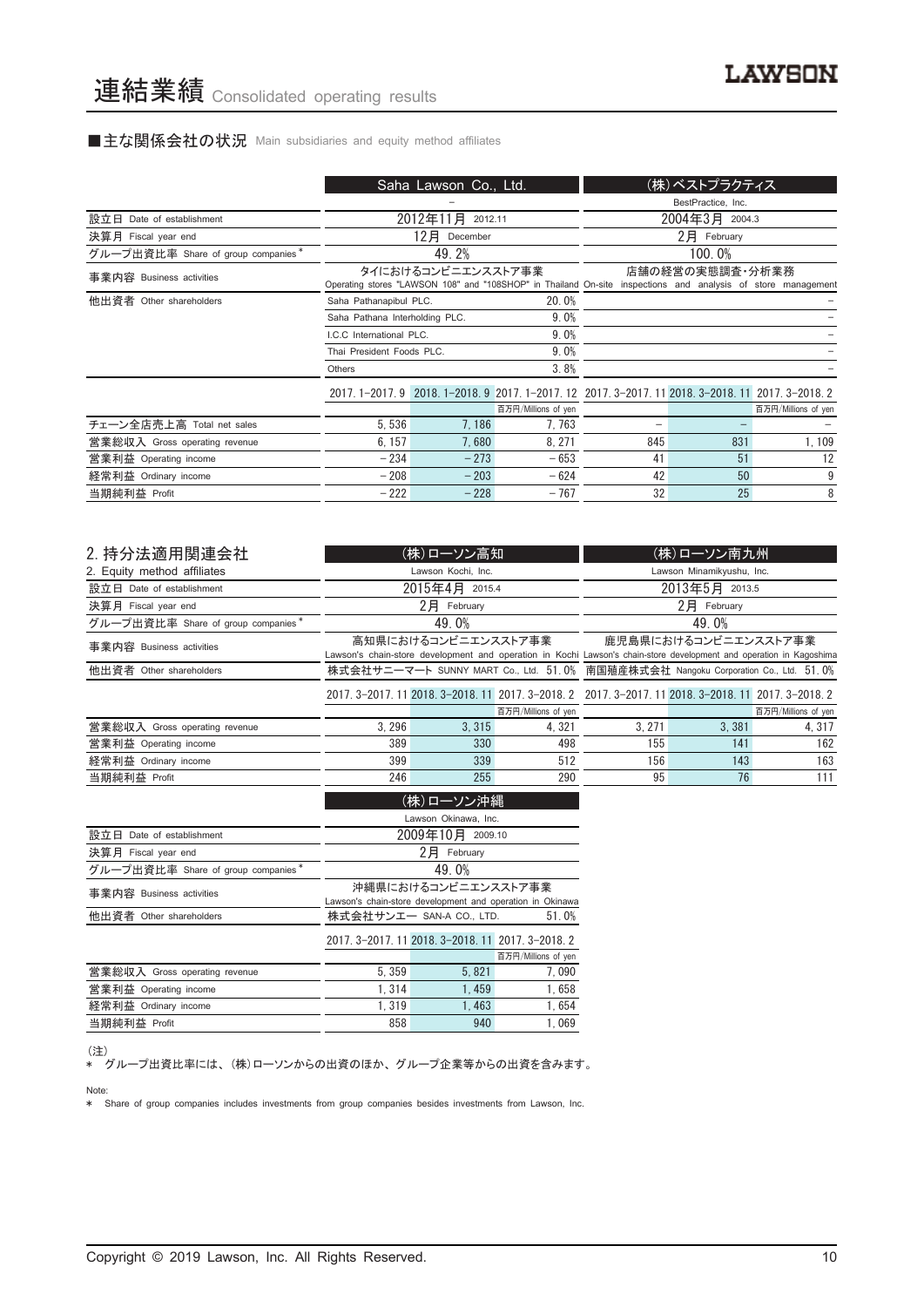# ■セグメント利益 Segment profit

|                                                       | 2017年度第3四半期累計期間         |         | 2018年度第3四半期累計期間         |         | 前年増減                |
|-------------------------------------------------------|-------------------------|---------|-------------------------|---------|---------------------|
|                                                       | $2017.3.1 - 2017.11.30$ |         | $2018.3.1 - 2018.11.30$ |         | Increase (Decrease) |
|                                                       | 百万円/Millions of yen     | 前年比/YoY | 百万円/Millions of yen     | 前年比/YoY | 百万円/Millions of yen |
| セグメント利益 Segment profit                                |                         |         |                         |         |                     |
| 国内コンビニエンスストア事業<br>Domestic convenience store business | 45.467                  | 93.7%   | 39.807                  | 87.6%   | $-5.659$            |
| 成城石井事業<br>Seijo Ishii business                        | 4.513                   | 117.2%  | 4.852                   | 107.5%  | 338                 |
| エンタテインメント関連事業<br>Entertainment-related business       | 3.137                   | 101.7%  | 3.354                   | 106.9%  | 216                 |
| 金融関連事業<br>Financial services business                 | 3.434                   | 73.5%   | 1.753                   | 51.0%   | $-1.681$            |
| その他 Other business                                    | $-2.291$                | 94.2%   | $-1.959$                | 85.5%   | 331                 |
| 合計 Total                                              | 54.261                  | 94.1%   | 47.807                  | 88.1%   | $-6.454$            |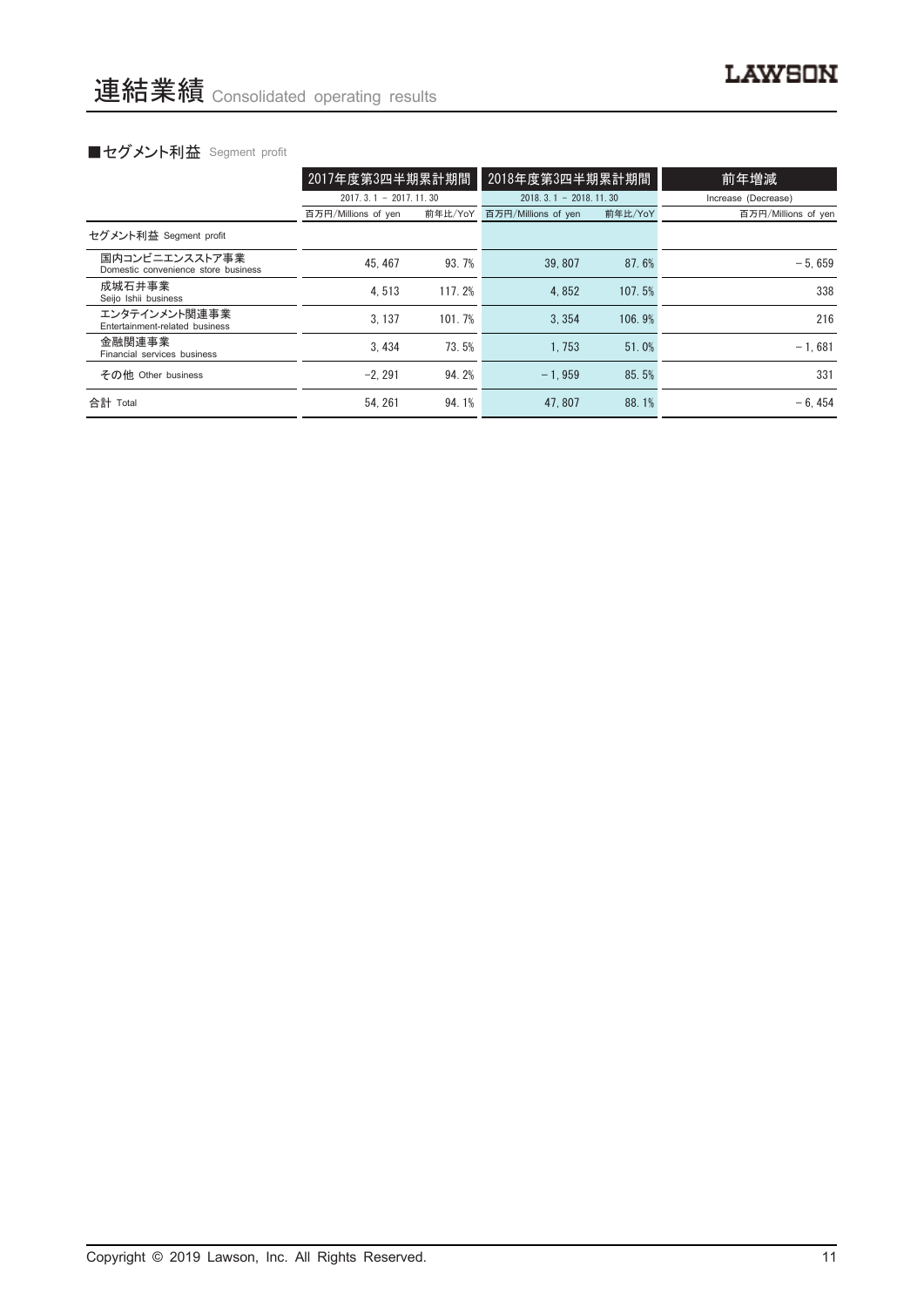#### ■主な業績と予想 Results and forecasts for major financial indicators

|                                                                                                           | 2017年度/FY2017                         |        |                                          |          | 2018年度/FY2018                           |        |                                                     |        |
|-----------------------------------------------------------------------------------------------------------|---------------------------------------|--------|------------------------------------------|----------|-----------------------------------------|--------|-----------------------------------------------------|--------|
|                                                                                                           | 第3四半期/30<br>2017. 3. 1 - 2017. 11. 30 |        | 通期/Full year<br>2017. 3. 1 - 2018. 2. 28 |          | 第3四半期/30<br>$2018, 3, 1 - 2018, 11, 30$ |        | 通期計画/Full year (Forecast)<br>$2018.3.1 - 2019.2.28$ |        |
|                                                                                                           | 金額/Amount 前年比/YoY                     |        | 金額/Amount 前年比/YoY                        |          | 金額/Amount 前年比/YoY                       |        | 金額/Amount 前年比/YoY                                   |        |
| チェーン全店売上高(百万円)<br>Net sales of all convenience stores (millions of yen)                                   | 1, 594, 342                           | 103.5% | 2, 110, 454                              | 104.1%   | 1,694,095                               | 106.3% | 2, 260, 000                                         | 107.1% |
| 加盟店売上高 (百万円)<br>Net sales of franchised stores (millions of yen)                                          | 1, 556, 409                           |        | 103.1% 2,060,690                         | 103.7%   | 1, 655, 018                             | 106.3% |                                                     |        |
| 直営店売上高(百万円)<br>Net sales of company-operated stores (millions of yen)                                     | 37, 933                               | 125.2% | 49, 764                                  | 121.6%   | 39,077                                  | 103.0% |                                                     |        |
| 営業総収入 (百万円) *1<br>Gross operating revenue (millions of yen)                                               | 282, 330                              | 104.5% | 372, 891                                 | 104.7%   | 293, 458                                | 103.9% | 395,000                                             | 105.9% |
| 営業総利益 (百万円)<br>Operating gross profit (millions of yen)                                                   | 254, 061                              | 102.6% | 335, 792                                 | 103.1%   | 264, 913                                | 104.3% |                                                     |        |
| (対チェーン全店売上高比)<br>(Operating gross profit on Net sales of all convenience stores)                          | 15.9%                                 |        | 15.9%                                    |          | 15.6%                                   |        |                                                     |        |
| 販売費及び一般管理費 (百万円)<br>Selling, general and administrative expenses (millions of yen)                        | 210, 406                              | 104.5% | 284, 771                                 | 106.1%   | 226, 941                                | 107.9% |                                                     |        |
| (対チェーン全店売上高比)<br>(Selling, general and administrative expenses on Net<br>sales of all convenience stores) | 13.2%                                 |        | 13.5%                                    |          | 13.4%                                   |        |                                                     |        |
| 営業利益 (百万円) Operating income (millions of yen)                                                             | 43.654                                | 94.3%  | 51.021                                   | 88.9%    | 37.972                                  | 87.0%  | 44.500                                              | 87.2%  |
| (対チェーン全店売上高比)<br>(Operating income on Net sales of all convenience stores)                                | 2.7%                                  |        | 2.4%                                     |          | 2.2%                                    |        |                                                     |        |
| 経常利益 (百万円) Ordinary income (millions of yen)                                                              | 43, 316                               | 95.5%  | 50, 508                                  | 89.5%    | 45,094                                  | 104.1% | 50.000                                              | 99.0%  |
| 四半期(当期)純利益 (百万円) Profit (millions of yen)                                                                 | 27.990                                | 101.8% | 19, 417                                  | 101.7%   | 28.730                                  | 102.6% | 34,000                                              | 175.1% |
| 1株当たり四半期 (当期) 純利益 (円)<br>Profit per share (yen)                                                           |                                       | 279.79 |                                          | 194.09   |                                         | 287.14 | 339.80 $*2$                                         |        |
| 純資産 (百万円) Net assets (millions of yen)                                                                    | 241, 673                              |        |                                          | 233, 489 | 239,066                                 |        | $\overline{\phantom{a}}$                            |        |
| 総資産 (百万円) Total assets (millions of yen)                                                                  | 810, 025                              |        |                                          | 798, 603 | 840, 058                                |        | ۳                                                   |        |
| 1株当たり純資産 (円) Net assets per share (yen)                                                                   | 2.413.44                              |        | 2.331.65                                 |          | 2.387.09                                |        | $\equiv$                                            |        |
| 総資産四半期(当期)純利益率 ROA                                                                                        |                                       | 3.5%   |                                          | 2.5%     |                                         | 3.5%   | $\equiv$                                            |        |
| 自己資本四半期(当期)純利益率 ROE                                                                                       |                                       | 11.7%  |                                          | 8.3%     |                                         | 12.2%  | $\qquad \qquad -$                                   |        |
| 流動比率 Current ratio                                                                                        |                                       | 48.9%  |                                          | 47.2%    |                                         | 40.4%  | $\equiv$                                            |        |
| 固定比率 Fixed ratio                                                                                          |                                       | 263.2% |                                          | 271.9%   |                                         | 280.2% | $\equiv$                                            |        |
| 自己資本比率 Shareholders' equity ratio                                                                         |                                       | 29.8%  |                                          | 29.2%    | 28.4%                                   |        | $\equiv$                                            |        |

(注)

\*1 営業総収入は直営店売上高、加盟店からの収入等の合計です。

\*2 計画の1株当たり四半期(当期)純利益に関しては、2018年11月30日現在の期末発行済株式数を用いて算出しております。

Notes:

\*1 The gross operating revenue is a sum of total sales of company-operated stores, income from franchised stores and others.

\*2 Forecasted profit per share is calculated based on the number of outstanding shares as of November 30, 2018.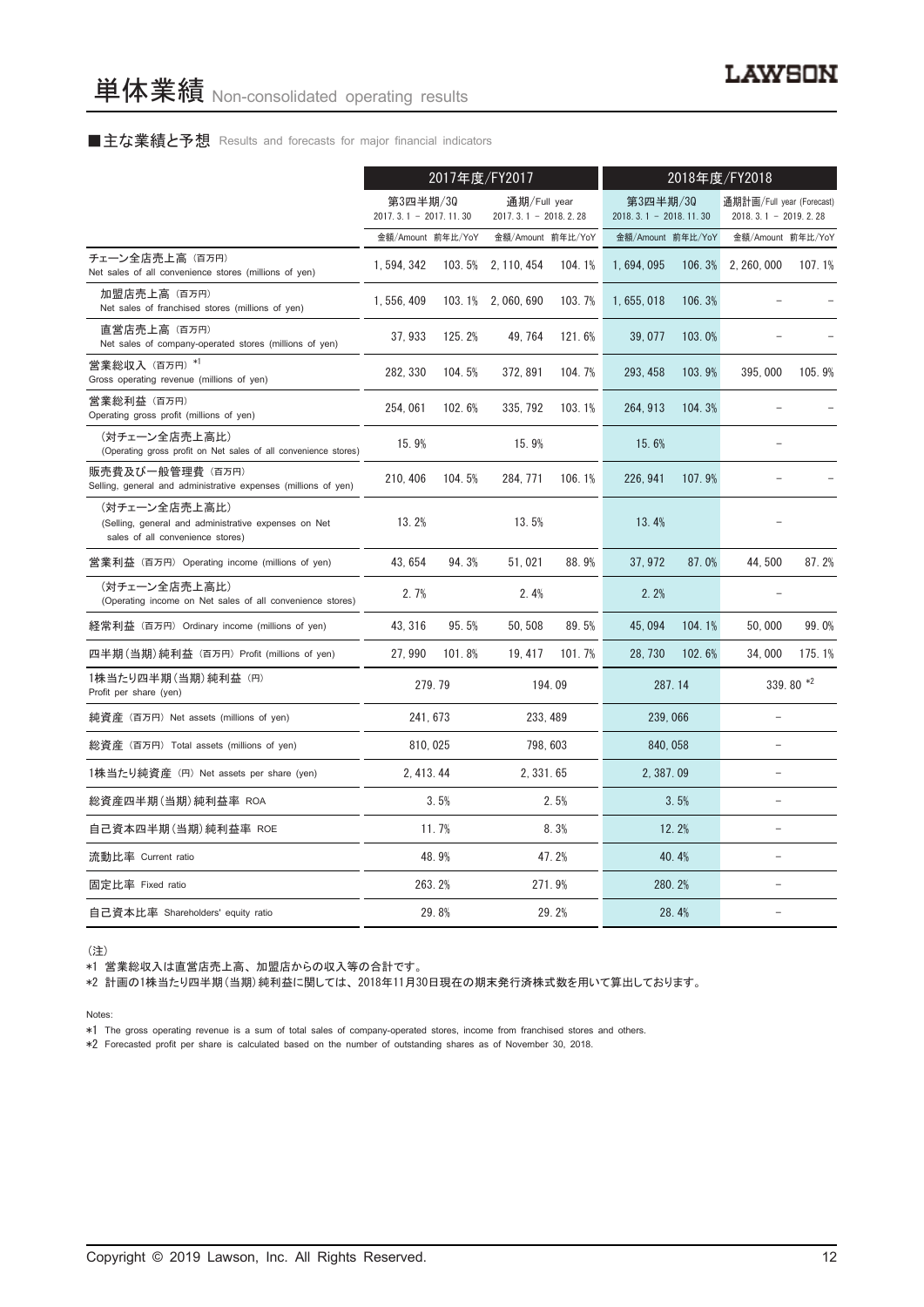#### ■損益計算書 Non-consolidated statement of income

|                                                            |                         | 2017年度第3四半期累計期間 |                         | 2018年度第3四半期累計期間 |                     |  |
|------------------------------------------------------------|-------------------------|-----------------|-------------------------|-----------------|---------------------|--|
|                                                            | $2017.3.1 - 2017.11.30$ |                 | $2018.3.1 - 2018.11.30$ |                 | Increase (Decrease) |  |
|                                                            | 百万円/Millions of yen     | 前年比/YoY         | 百万円/Millions of yen     | 前年比/YoY         | 百万円/Millions of yen |  |
| A. 営業総収入 Gross operating revenue<br>$B + E$                | 282, 330                | 104.5%          | 293, 458                | 103.9%          | 11, 128             |  |
| B. 売上高 Net sales*                                          | 38, 901                 | 124.1%          | 39.406                  | 101.3%          | 505                 |  |
| C. 売上原価 Cost of sales                                      | 28, 269                 | 125.9%          | 28.544                  | 101.0%          | 275                 |  |
| D. 売上総利益 Gross profit<br>$B - C$                           | 10,631                  | 119.8%          | 10,861                  | 102.2%          | 230                 |  |
| E. 営業収入 Operating revenue<br>$F + G$                       | 243, 429                | 101.9%          | 254, 052                | 104.4%          | 10,622              |  |
| F. 加盟店からの収入 Income from franchised stores                  | 214, 700                | 102.6%          | 224, 868                | 104.7%          | 10, 168             |  |
| G. その他の営業収入 Other operating revenue                        | 28, 729                 | 97.3%           | 29, 183                 | 101.6%          | 454                 |  |
| H. 営業総利益 Operating gross profit<br>$A - C = D + E$         | 254.061                 | 102.6%          | 264, 913                | 104.3%          | 10, 852             |  |
| I. 販売費及び一般管理費 Selling, general and administrative expenses | 210.406                 | 104.5%          | 226, 941                | 107.9%          | 16, 534             |  |
| J. 営業利益 Operating income<br>$H - I$                        | 43.654                  | 94.3%           | 37.972                  | 87.0%           | $-5,681$            |  |
| 営業外収益 Non-operating income                                 | 2,513                   | 100.1%          | 10,612                  | 422.2%          | 8,099               |  |
| 営業外費用 Non-operating expenses                               | 2,850                   | 82.2%           | 3,491                   | 122.5%          | 640                 |  |
| 経常利益 Ordinary income                                       | 43.316                  | 95.5%           | 45.094                  | 104.1%          | 1, 777              |  |
| 特別利益 Extraordinary income                                  | 302                     |                 |                         |                 | $-302$              |  |
| 特別損失 Extraordinary losses                                  | 3,051                   | 96.5%           | 4,453                   | 146.0%          | 1,402               |  |
| 税引前四半期純利益 Profit before income taxes                       | 40,568                  | 96.2%           | 40.640                  | 100.2%          | 71                  |  |
| 法人税、住民税及び事業税 Income taxes - current                        | 10.439                  | 94.4%           | 11,029                  | 105.7%          | 590                 |  |
| 法人税等調整額 Income taxes - deferred                            | 2, 138                  | 59.0%           | 880                     | 41.2%           | $-1, 257$           |  |
| 四半期純利益 Profit                                              | 27,990                  | 101.8%          | 28, 730                 | 102.6%          | 739                 |  |

(注)

\* 「売上高」は、直営店売上高及びEコマース売上高の合計です。

#### Note:

\* Net sales of company-operated stores and e-commerce business.

#### ■販売費及び一般管理費の主な明細 Selling, general and administrative expenses \*

|                                                          | 2017年度第3四半期累計期間<br>2018年度第3四半期累計期間 |         |                         | 前年増減                |                     |
|----------------------------------------------------------|------------------------------------|---------|-------------------------|---------------------|---------------------|
|                                                          | $2017.3.1 - 2017.11.30$            |         | $2018.3.1 - 2018.11.30$ | Increase (Decrease) |                     |
|                                                          | 百万円/Millions of yen                | 前年比/YoY | 百万円/Millions of yen     | 前年比/YoY             | 百万円/Millions of yen |
| 地代家賃 Rents                                               | 79.515                             | 106.5%  | 84.668                  | 106.5%              | 5, 152              |
| 人件費 Personnel expenses                                   | 33.547                             | 108.4%  | 34.364                  | 102.4%              | 816                 |
| 有形固定資産減価償却費 Depreciation of property and store equipment | 29.867                             | 100.7%  | 33.264                  | 111.4%              | 3,397               |
| 広告宣伝費 Advertising expenses                               | 9.523                              | 83.7%   | 10.905                  | 114.5%              | 1,381               |
| 販売手数料 Sales commission                                   | 14.361                             | 120.1%  | 17.009                  | 118.4%              | 2.647               |
| その他 Other                                                | 43.591                             | 102.0%  | 46.728                  | 107.2%              | 3.137               |
| 合計 Total                                                 | 210.406                            | 104.5%  | 226, 941                | 107.9%              | 16.534              |

(注)

\* ITコスト(社内管理ベース)は、2018年度第3四半期累計で60億円になります。なお、ITコストは「有形固定資産減価償却費」及び「その他」に計 上しています。

Note:

\* According to our internal calculation, IT-related expenses for the third quarter of fiscal 2018 stood at 6 billions of yen. These IT-related expenses are recorded under "Depreciation of property and store equipment" and "Other."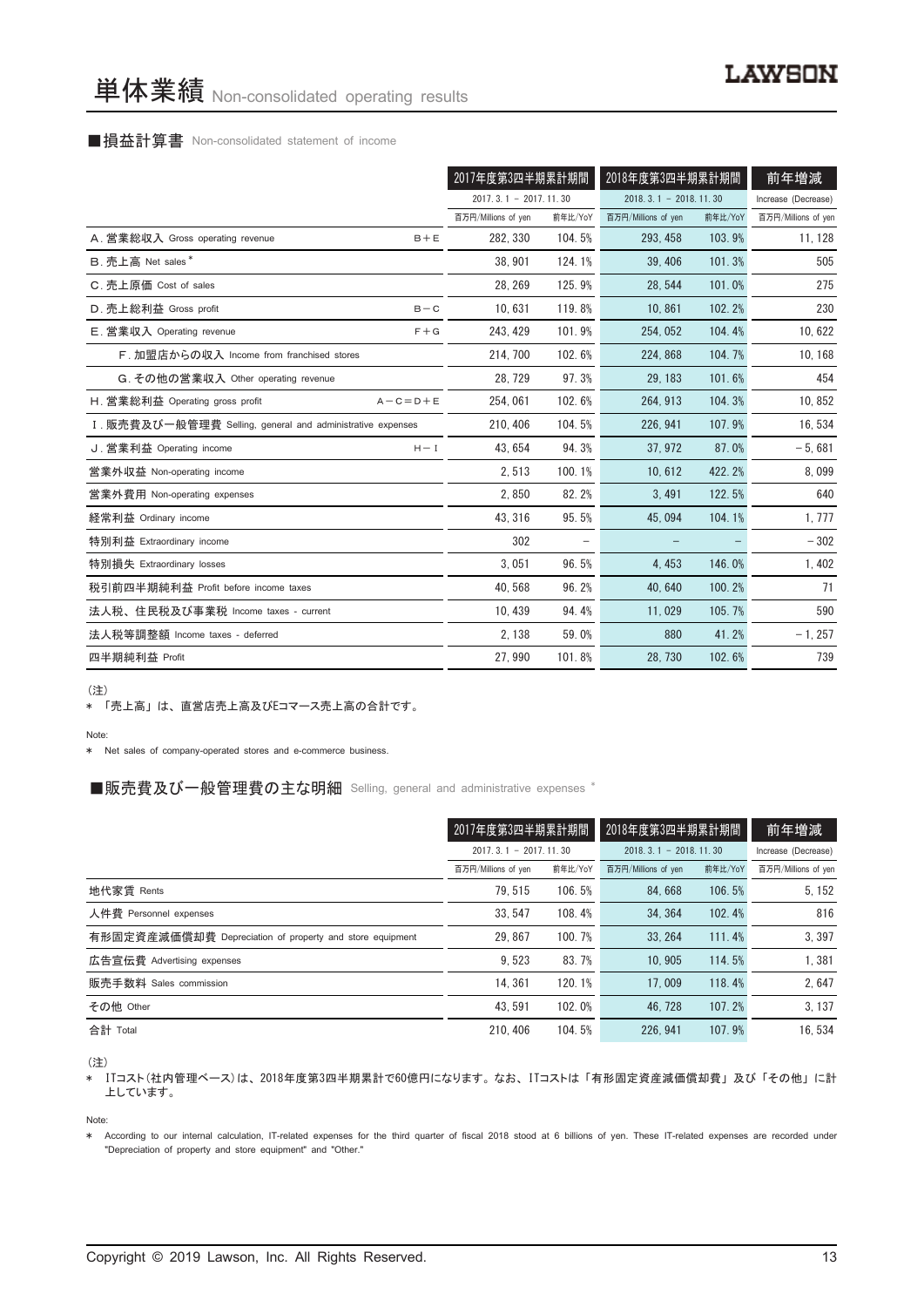#### ■投融資の状況 Capital expenditure

|                                                                | 2017年度第3四半期累計期間         | 2018年度第3四半期累計期間         | 前年増減                | 2018年度計画                            |
|----------------------------------------------------------------|-------------------------|-------------------------|---------------------|-------------------------------------|
|                                                                | $2017.3.1 - 2017.11.30$ | $2018.3.1 - 2018.11.30$ | Increase (Decrease) | Forecasts / 2018. 3.1 - 2019. 2. 28 |
|                                                                | 百万円/Millions of yen     | 百万円/Millions of yen     | 百万円/Millions of yen | 百万円/Millions of yen                 |
| 新店投資 New store investments                                     | 41, 874                 | 30, 456                 | $-11, 417$          | 49,000                              |
| 既存店投資<br>Existing store investments                            | 2,874                   | 7,951                   | 5,076               | 8,000                               |
| システム関連投資<br>IT-related investments                             | 9,050                   | 6,553                   | $-2,496$            | 12,000                              |
| その他 Other                                                      | 4, 475                  | 83                      | $-4, 391$           | 5,000                               |
| 投資小計 Subtotal                                                  | 58, 274                 | 45, 045                 | $-13,228$           | 74,000                              |
| 出資·融資<br>Investments and advances                              | 11, 929                 | $-5, 155$               | $-17,085$           | $-7,000$                            |
| リース Leases*                                                    | 28, 501                 | 36, 814                 | 8, 313              | 71,000                              |
| 合計 Total                                                       | 98, 705                 | 76, 704                 | $-22,001$           | 138,000                             |
| 有形固定資産減価償却費<br>Depreciation of property and store<br>equipment | 29, 867                 | 33, 264                 | 3, 397              | 47,600                              |
| 無形固定資産償却費<br>Amortization of intangible assets                 | 3,769                   | 5,602                   | 1,832               | 8,500                               |
| 減価償却費合計<br>Total depreciation and amortization                 | 33, 637                 | 38, 867                 | 5, 230              | 56, 100                             |

<sup>(</sup>注)

\* リース債務の返済による支出は、2017年度第3四半期累計期間は21,492百万円、2018年度第3四半期累計期間は24,928百万円です。

Note:

\* The amount of repayments of lease obligations is 21,492 millions of yen in the third quarter of fiscal year 2017 and 24,928 millions of yen in the third quarter of fiscal year 2018.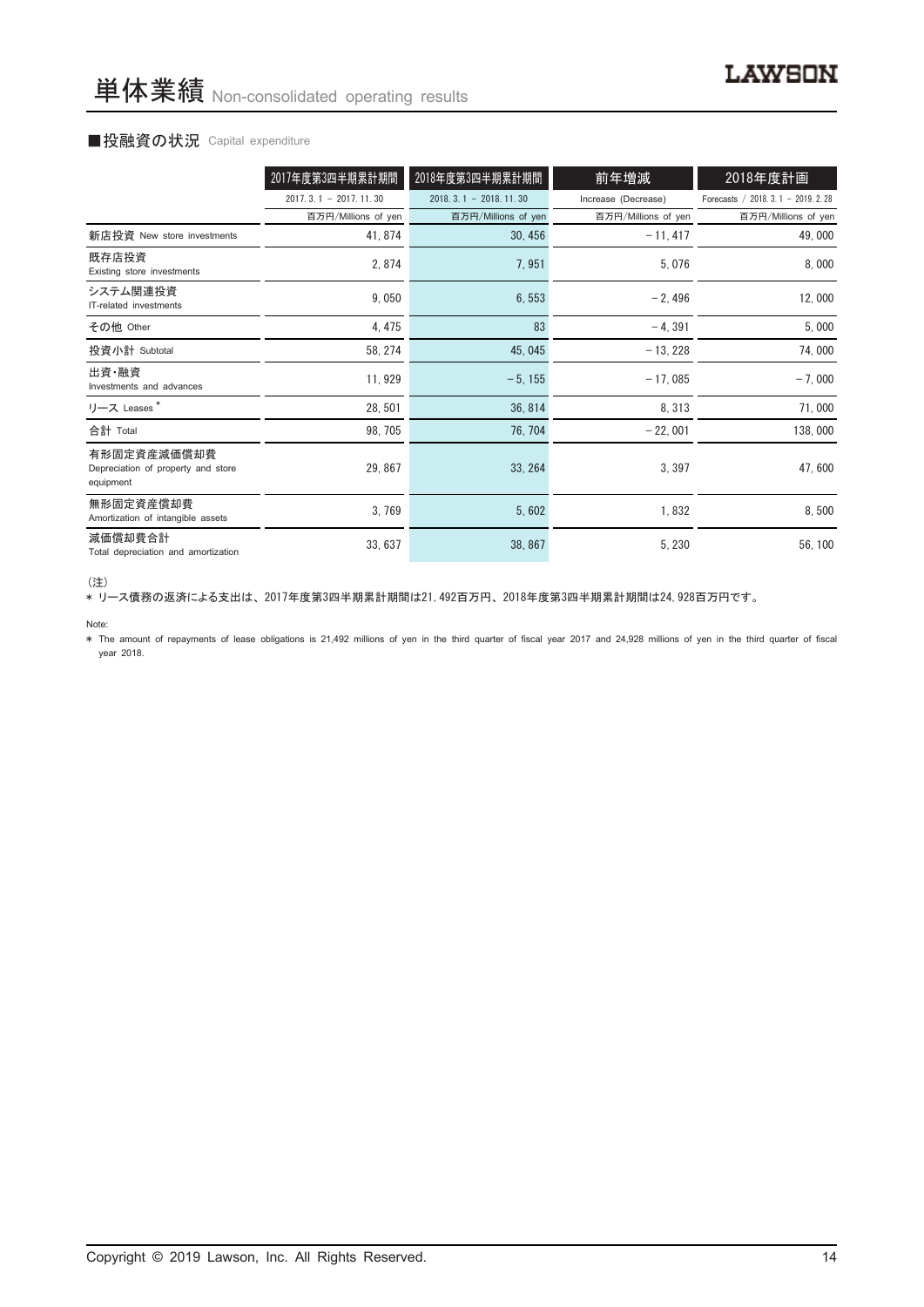#### ■貸借対照表 Non-consolidated balance sheet

|                                                                            | 2017年度<br>(2018年2月28日現在) | 2018年度第3四半期<br>(2018年11月30日現在) | 2017年度末からの増減                       |
|----------------------------------------------------------------------------|--------------------------|--------------------------------|------------------------------------|
|                                                                            | FY2017 (As of 2018.2.28) | FY2018 (As of 2018.11.30)      | Increase (Decrease) from 2018.2.28 |
| [資産の部 Assets]                                                              | 百万円/Millions of yen      | 百万円/Millions of yen            | 百万円/Millions of yen                |
| 流動資産 Current assets                                                        | 164, 391                 | 170, 805                       | 6,414                              |
| 現金及び預金 Cash and deposits                                                   | 8,483                    | 4,934                          | $-3,549$                           |
| 加盟店貸勘定 Accounts receivable - due from franchised stores                    | 44, 229                  | 48, 366                        | 4, 137                             |
| リース債権 Lease receivables                                                    | 24, 237                  | 26,890                         | 2,652                              |
| 商品 Merchandise                                                             | 1,460                    | 1,524                          | 64                                 |
| 前払費用 Prepaid expenses                                                      | 15, 834                  | 17, 821                        | 1,986                              |
| 未収入金 Accounts receivable - other                                           | 50, 586                  | 57, 603                        | 7,016                              |
| 繰延税金資産 Deferred tax assets                                                 | 2, 234                   | 1,902                          | $-331$                             |
| その他 Other                                                                  | 17, 324                  | 11, 763                        | $-5,561$                           |
| 固定資産 Non-current assets                                                    | 634, 212                 | 669, 252                       | 35,039                             |
| 有形固定資産 Property and store equipment                                        | 312, 924                 | 336, 014                       | 23,089                             |
| ・建物 Buildings                                                              | 156, 067                 | 165.968                        | 9,900                              |
| ・構築物 Structures                                                            | 28,634                   | 30, 486                        | 1,852                              |
| ・工具、器具及び備品 Tools, furniture and fixtures                                   | 11,873                   | 10, 917                        | $-955$                             |
| ・土地 Land                                                                   | 9,529                    | 9, 279                         | $-249$                             |
| ・リース資産 Leased assets                                                       | 105, 120                 | 117, 238                       | 12, 118                            |
| ・建設仮勘定 Construction in progress                                            | 1,699                    | 2, 122                         | 423                                |
| 無形固定資産 Intangible assets                                                   | 44, 074                  | 47, 525                        | 3, 450                             |
| ・ソフトウエア Software                                                           | 29, 494                  | 31, 114                        | 1,620                              |
| ・のれん Goodwill                                                              | 14,092                   | 15,936                         | 1,843                              |
| •その他 Other                                                                 | 487                      | 474                            | $-13$                              |
| 投資その他の資産 Investments and other assets                                      | 277, 212                 | 285, 712                       | 8, 499                             |
| ・投資有価証券 Investments securities                                             | 13, 324                  | 15, 554                        | 2, 229                             |
| ・関係会社株式 Shares of subsidiaries and associates                              | 71, 720                  | 66, 196                        | $-5,523$                           |
| ・長期貸付金 Long-term loans receivable                                          | 46, 512                  | 47, 795                        | 1,283                              |
| ·関係会社長期貸付金<br>Long-term loans receivable from subsidiaries and associates  | 13, 236                  | 717                            | $-12, 518$                         |
| ・長期前払費用 Long-term prepaid expenses                                         | 16.379                   | 18,469                         | 2,090                              |
| ・差入保証金 Guarantee deposits                                                  | 92, 466                  | 93.723                         | 1, 256                             |
| ・繰延税金資産 Deferred tax assets                                                | 23,094                   | 23, 017                        | $-76$                              |
| •その他 Other                                                                 | 1,571                    | 21,078                         | 19,506                             |
| •貸倒引当金 Allowance for doubtful accounts                                     | $-1,092$                 | $-839$                         | 252                                |
| 資産合計 Total assets                                                          | 798, 603                 | 840, 058                       | 41, 454                            |
| 有形固定資産の減価償却累計額<br>Accumulated depreciation of property and store equipment | 277, 902                 | 291,055                        | 13, 152                            |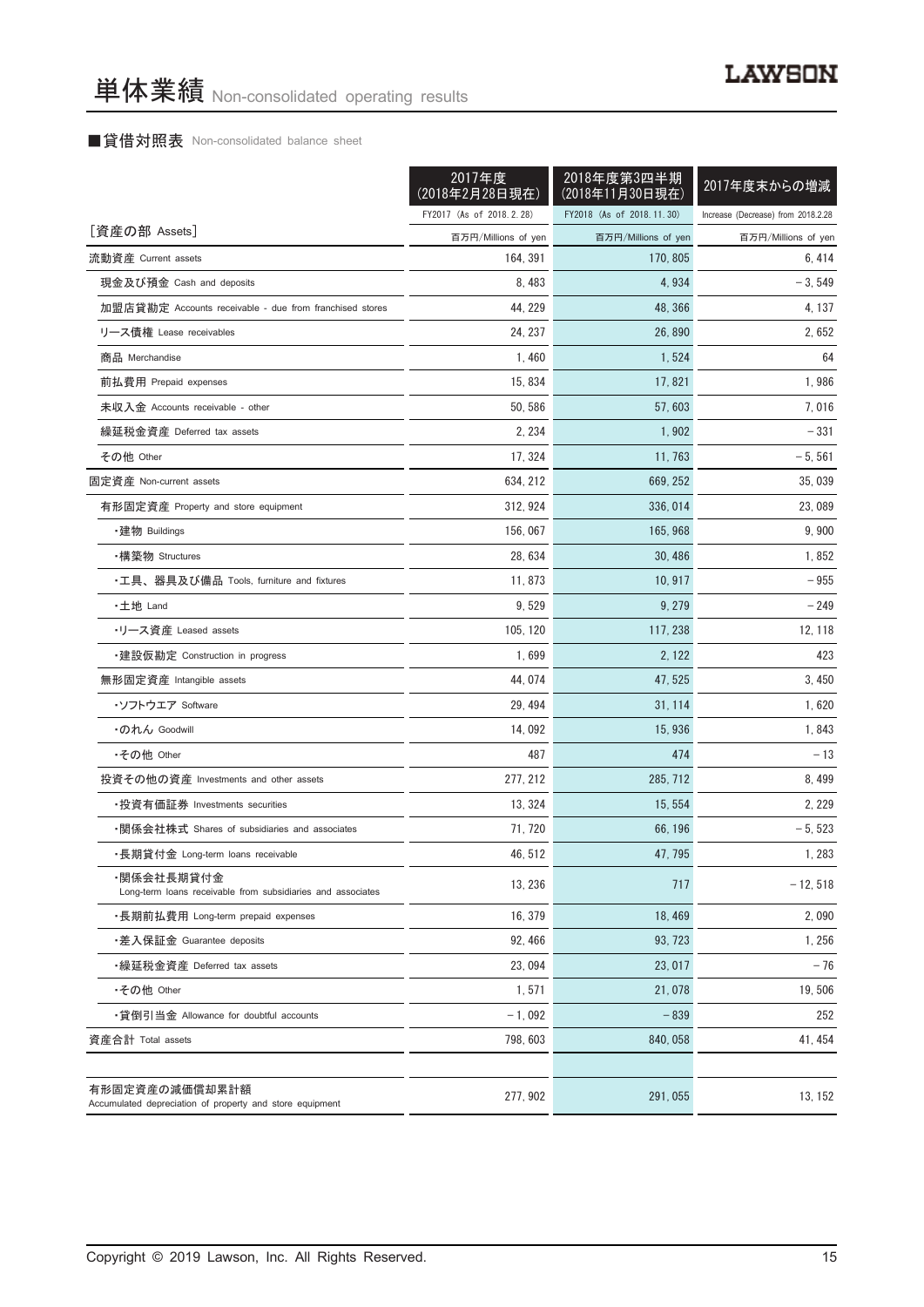#### ■貸借対照表 Non-consolidated balance sheet

|                                                                       | 2017年度<br>(2018年2月28日現在) | 2018年度第3四半期<br>(2018年11月30日現在) | 2017年度末からの増減                       |
|-----------------------------------------------------------------------|--------------------------|--------------------------------|------------------------------------|
|                                                                       | FY2017 (As of 2018.2.28) | FY2018 (As of 2018.11.30)      | Increase (Decrease) from 2018.2.28 |
| [負債の部 Liabilities]                                                    | 百万円/Millions of yen      | 百万円/Millions of yen            | 百万円/Millions of yen                |
| 流動負債 Current liabilities                                              | 348, 392                 | 422, 789                       | 74, 397                            |
| 買掛金 Accounts payable - trade                                          | 106, 137                 | 119, 458                       | 13, 321                            |
| 短期借入金 Short-term loans payable                                        | 35,000                   | 73, 500                        | 38,500                             |
| 関係会社短期借入金<br>Short-term loans payable to subsidiaries and associates  | 51, 620                  | 31,000                         | $-20,620$                          |
| 1年内返済予定の長期借入金<br>Current portion of long-term loans payable           |                          | 50,000                         | 50,000                             |
| リース債務 Lease obligations                                               | 29, 488                  | 32,860                         | 3, 372                             |
| 未払金 Accounts payable - other                                          | 21, 756                  | 24, 725                        | 2,968                              |
| 未払法人税等 Income taxes payable                                           | 3,817                    | 1,699                          | $-2, 117$                          |
| 未払費用 Accrued expenses                                                 | 2, 191                   | 2,366                          | 174                                |
| 預り金 Deposits received                                                 | 91,891                   | 80, 491                        | $-11,400$                          |
| 賞与引当金 Provision for bonuses                                           | 2, 704                   | 1,434                          | $-1,270$                           |
| その他 Other                                                             | 3, 784                   | 5, 253                         | 1,468                              |
| 固定負債 Non-current liabilities                                          | 216, 722                 | 178, 201                       | $-38,520$                          |
| 長期借入金 Long-term loans payable                                         | 50.000                   |                                | $-50,000$                          |
| リース債務 Lease obligations                                               | 104, 638                 | 115, 847                       | 11, 209                            |
| 退職給付引当金 Provision for retirement benefits                             | 10, 913                  | 11,565                         | 652                                |
| 役員退職慰労引当金<br>Provision for retirement benefits to executive officers  | 176                      | 195                            | 18                                 |
| 資産除去債務 Asset retirement obligations                                   | 25,689                   | 27, 138                        | 1, 449                             |
| その他 Other                                                             | 25, 304                  | 23, 454                        | $-1,849$                           |
| 負債合計 Total liabilities                                                | 565, 114                 | 600, 991                       | 35, 877                            |
|                                                                       |                          |                                |                                    |
| [純資産の部 Net assets]                                                    |                          |                                |                                    |
| 株主資本 Shareholders' equity                                             | 231, 785                 | 235, 014                       | 3, 228                             |
| 資本金 Capital stock                                                     | 58, 506                  | 58, 506                        |                                    |
| 資本剰余金 Capital surplus                                                 | 47, 757                  | 47,760                         | 3                                  |
| ・資本準備金 Legal capital surplus                                          | 47,696                   | 47,696                         |                                    |
| ・その他資本剰余金 Other capital surplus                                       | 60                       | 64                             | 3                                  |
| 利益剰余金 Retained earnings                                               | 126, 563                 | 129, 779                       | 3, 216                             |
| ・利益準備金 Legal retained earnings                                        | 727                      | 727                            |                                    |
| ・別途積立金 General reserve                                                | 50,000                   | 50,000                         |                                    |
| •繰越利益剰余金 Retained earnings brought forward                            | 75, 835                  | 79.051                         | 3, 216                             |
| 自己株式 Treasury shares                                                  | $-1,040$                 | $-1,032$                       | 8                                  |
| 評価・換算差額等 Valuation and translation adjustments                        | 1,508                    | 3,832                          | 2,323                              |
| その他有価証券評価差額金<br>Valuation difference on available-for-sale securities | 2,083                    | 4,407                          | 2,323                              |
| 土地再評価差額金 Revaluation reserve for land                                 | $-575$                   | $-575$                         |                                    |
| 新株予約権 Subscription rights to shares                                   | 195                      | 220                            | 24                                 |
| 純資産合計 Net assets                                                      | 233, 489                 | 239,066                        | 5,576                              |
| 負債純資産合計 Liabilities and net assets                                    | 798, 603                 | 840, 058                       | 41, 454                            |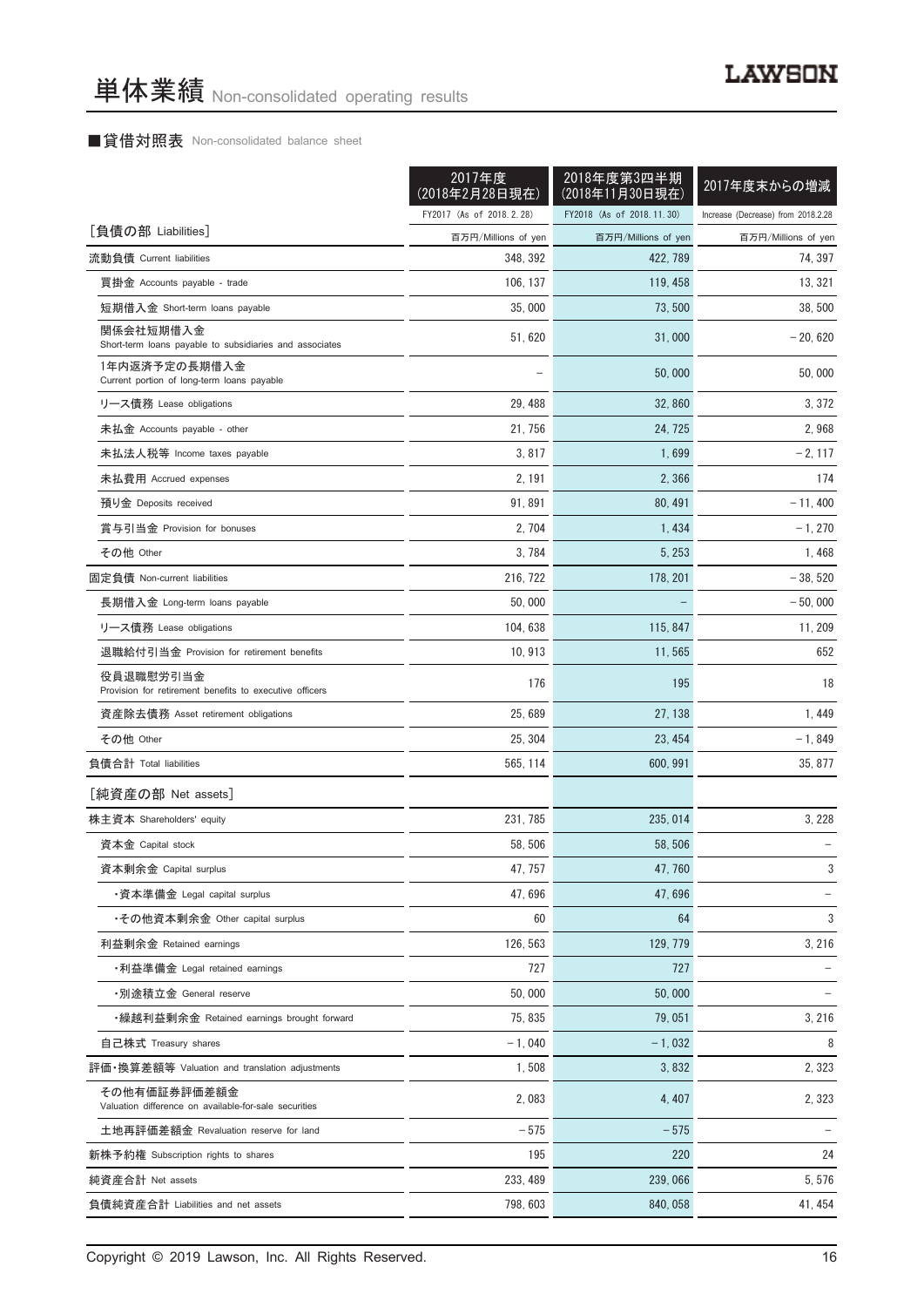#### ■国内コンビニエンスストアの店舗数の推移 Number of convenience stores in Japan \*

|                             | 2017年度30/FY2017         |                     | 2018年度30/FY2018         |                     | 2018年度計画/FY2018 (Forecast) |                     |
|-----------------------------|-------------------------|---------------------|-------------------------|---------------------|----------------------------|---------------------|
|                             | $2017.3.1 - 2017.11.30$ |                     | $2018.3.1 - 2018.11.30$ |                     | $2018, 3, 1 - 2019, 2, 28$ |                     |
| 単体 Non-consolidated         |                         | 「ローソン」「ナチュラルローソン」のみ |                         | 「ローソン」「ナチュラルローソン」のみ |                            | 「ローソン」「ナチュラルローソン」のみ |
| 開店 Opening (店/Store)        | 809                     | 795                 | 791                     | 776                 | 1,150                      | 1,100               |
| 閉店 Closure (店/Store)        | 241                     | 227                 | 269                     | 241                 | 370                        | 350                 |
| うち置換 (-) Re-location (-)    | 68                      | 67                  | 55                      | 55                  |                            |                     |
| 純増 Net Increase (店/Store)   | 568                     | 568                 | 522                     | 535                 | 780                        | 750                 |
| 総店舗数 Total number of stores | 12,856                  | 12,058              | 13,667                  | 12,875              | 13, 925                    | 13,090              |
| グループ会社 Group company        |                         |                     |                         |                     |                            |                     |
| 開店 Opening (店/Store)        | 23                      |                     | 27                      |                     | 50                         |                     |
| 閉店 Closure (店/Store)        | 9                       |                     | 17                      |                     | 30                         |                     |
| 純増 Net Increase (店/Store)   | 14                      |                     | 10                      |                     | 20                         |                     |
| 総店舗数 Total number of stores | 837                     |                     | 857                     |                     | 867                        |                     |
| グループ計 Total                 |                         |                     |                         |                     |                            |                     |
| 開店 Opening (店/Store)        | 832                     |                     | 818                     |                     | 1,200                      |                     |
| 閉店 Closure (店/Store)        | 250                     |                     | 286                     |                     | 400                        |                     |
| 純増 Net Increase (店/Store)   | 582                     |                     | 532                     |                     | 800                        |                     |
| 総店舗数 Total number of stores | 13,693                  |                     | 14,524                  |                     | 14, 792                    |                     |

(注)

\* 当社グループの運営するコンビニエンスストアの店舗数であり、(株)ローソン山陰、(株)ローソン高知、(株)ローソン南九州、(株)ローソン沖縄の運 営する店舗数を含みます。

Note:

\* The number of stores is a total number of stores operated by the Lawson group including the number of stores operated by Lawson Sanin, Inc., Lawson Kochi, Inc., Lawson Minamikyushu, Inc. and Lawson Okinawa, Inc.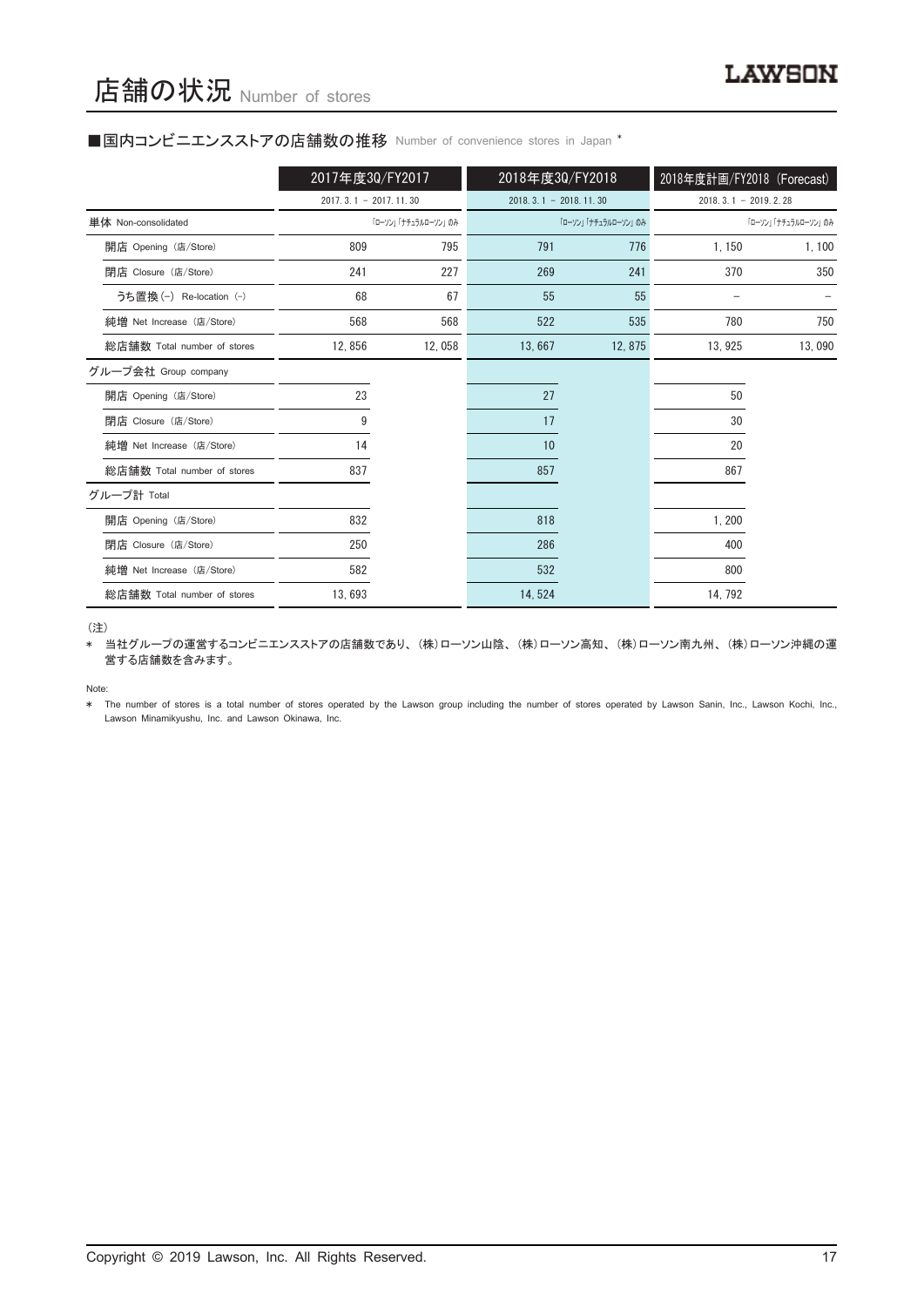### ■国内コンビニエンスストア店舗数 Number of convenience stores in Japan by store type

|                                                                     | 2017年11月       |           | 2018年2月        |                   | 2018年11月       |                   | 期中増減店舗数                 |
|---------------------------------------------------------------------|----------------|-----------|----------------|-------------------|----------------|-------------------|-------------------------|
|                                                                     | November, 2017 |           | February, 2018 |                   | November, 2018 |                   | Net increase (Decrease) |
|                                                                     | 店/Store        | 構成比/Share |                | 店/Store 構成比/Share |                | 店/Store 構成比/Share | 店/Store                 |
| 株式会社ローソン Lawson, Inc.                                               |                |           |                |                   |                |                   |                         |
| 直営店 Company-operated stores                                         |                |           |                |                   |                |                   |                         |
| ローソン LAWSON                                                         | 283            | 2.1%      | 284            | 2.0%              | 289            | 2.0%              | 5                       |
| ナチュラルローソン NATURAL LAWSON                                            | 29             | 0.2%      | 28             | 0.2%              | 24             | 0.2%              | $-4$                    |
| 加盟店 Franchised stores                                               |                |           |                |                   |                |                   |                         |
| Bタイプ Type B                                                         | 1,482          | 10.8%     | 1,616          | 11.5%             | 1,844          | 12.7%             | 228                     |
| Gタイプ Type G                                                         | 1,609          | 11.8%     | 1,582          | 11.3%             | 1,489          | 10.3%             | $-93$                   |
| Cタイプ Type C                                                         | 8,540          | 62.4%     | 8, 715         | 62.3%             | 9, 112         | 62.7%             | 397                     |
| ナチュラルローソン NATURAL LAWSON                                            | 115            | 0.8%      | 115            | 0.8%              | 117            | 0.8%              | $\overline{2}$          |
| ローソンストア100 LAWSON STORE100                                          | 798            | 5.8%      | 805            | 5.8%              | 792            | 5.5%              | - 13                    |
| 小計 Subtotal                                                         | 12,856         | 93.9%     | 13, 145        | 93.9%             | 13,667         | 94.1%             | 522                     |
| 株式会社ローソン山陰 Lawson Sanin, Inc.                                       |                |           |                |                   |                |                   |                         |
| 直営店 Company-operated stores                                         | 5              | 0.0%      | 5              | 0.0%              | 4              | 0.0%              | $-1$                    |
| 加盟店 Franchised stores                                               | 284            | 2.1%      | 285            | 2.0%              | 287            | 2.0%              | $\sqrt{2}$              |
| 小計 Subtotal                                                         | 289            | 2.1%      | 290            | 2.1%              | 291            | 2.0%              | $\mathbf{1}$            |
| 株式会社ローソン高知 Lawson Kochi, Inc.                                       |                |           |                |                   |                |                   |                         |
| 直営店 Company-operated stores                                         | 3              | 0.0%      | 3              | 0.0%              | 5              | 0.0%              | $\overline{2}$          |
| 加盟店 Franchised stores                                               | 133            | 1.0%      | 136            | 1.0%              | 134            | 0.9%              | $-2$                    |
| 小計 Subtotal                                                         | 136            | 1.0%      | 139            | 1.0%              | 139            | 1.0%              |                         |
| 株式会社ローソン南九州 Lawson Minamikyushu, Inc.                               |                |           |                |                   |                |                   |                         |
| 直営店 Company-operated stores                                         | $\overline{2}$ | 0.0%      | $\overline{2}$ | 0.0%              | $\overline{2}$ | 0.0%              |                         |
| 加盟店 Franchised stores                                               | 192            | 1.4%      | 192            | 1.4%              | 195            | 1.3%              | 3                       |
| 小計 Subtotal                                                         | 194            | 1.4%      | 194            | 1.4%              | 197            | 1.4%              | 3                       |
| 株式会社ローソン沖縄 Lawson Okinawa, Inc.                                     |                |           |                |                   |                |                   |                         |
| 直営店 Company-operated stores                                         | 3              | 0.0%      | 3              | 0.0%              | 4              | 0.0%              | 1                       |
| 加盟店 Franchised stores                                               | 215            | 1.6%      | 221            | 1.6%              | 226            | 1.6%              | 5                       |
| 小計 Subtotal                                                         | 218            | 1.6%      | 224            | 1.6%              | 230            | 1.6%              | 6                       |
| 国内コンビニエンスストアグループ店舗数計<br>Total number of convenience stores in Japan | 13,693         | 100.0%    | 13, 992        | 100.0%            | 14, 524        | 100.0%            | 532                     |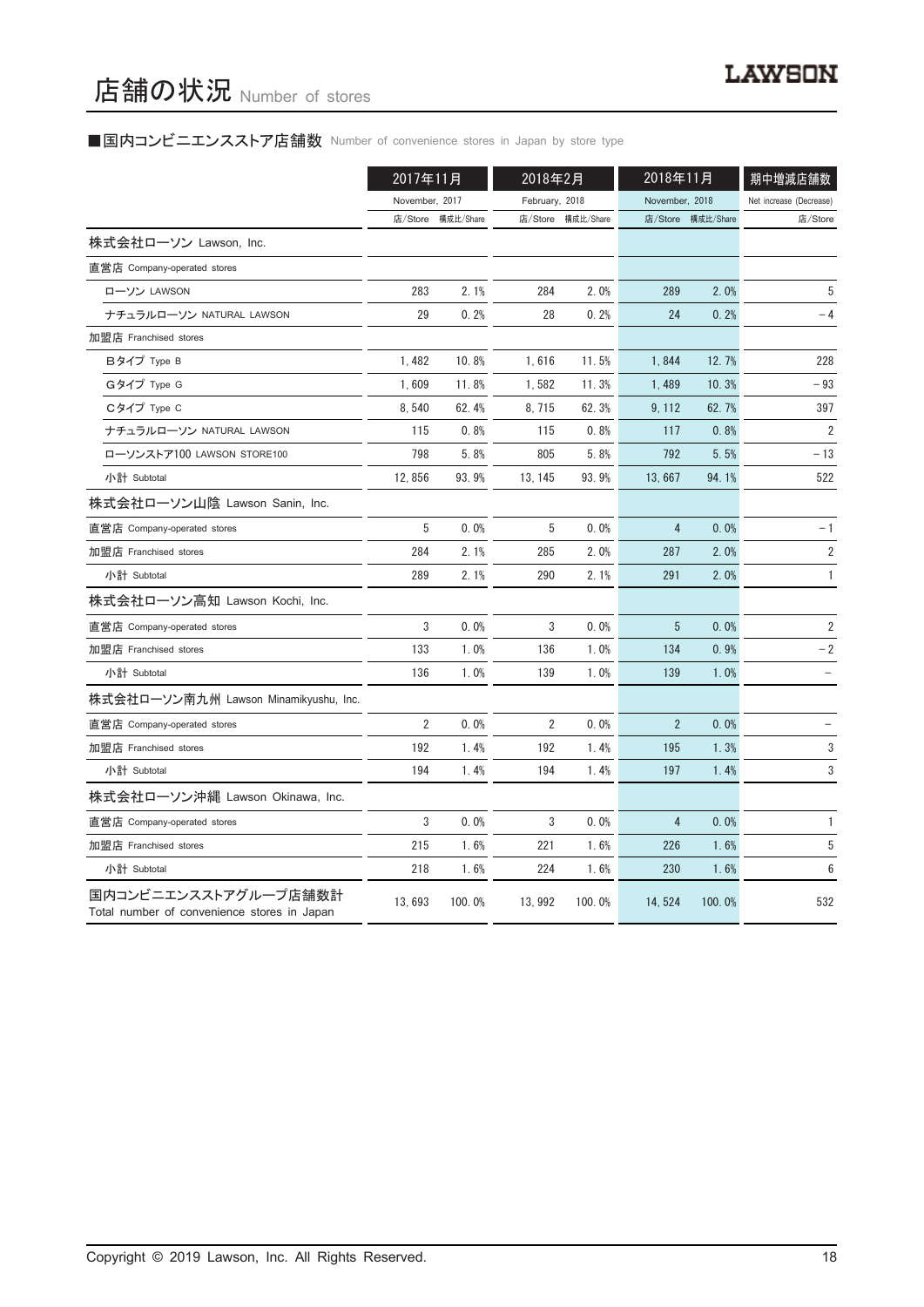#### ■都道府県別店舗分布状況 Number of convenience stores by region and prefecture

|                |              |         | 2018年2月                  |         | 2018年11月      |                          | 期中増減店舗数 |                          |                          |                          |
|----------------|--------------|---------|--------------------------|---------|---------------|--------------------------|---------|--------------------------|--------------------------|--------------------------|
|                |              |         | February, 2018           |         |               | November, 2018           |         |                          | Net increase (Decrease)  |                          |
|                |              | ローソン    | ローソンストア100               | 計       | ローソン*         | ローソンストア100               | 計       | ローソン                     | ローソンストア100               | 計                        |
|                |              | LAWSON  | LAWSON STORE100          | Total   | <b>LAWSON</b> | LAWSON STORE100          | Total   | LAWSON                   | LAWSON STORE100          | Total                    |
|                |              | 店/Store | 店/Store                  | 店/Store | 店/Store       | 店/Store                  | 店/Store | 店/Store                  | 店/Store                  | 店/Store                  |
| 北海道 Hokkaido   | 北海道 Hokkaido | 654     | $\qquad \qquad -$        | 654     | 667           | $\overline{\phantom{0}}$ | 667     | 13                       | $\qquad \qquad -$        | 13                       |
| 東北 Tohoku      | 青森 Aomori    | 246     | $\qquad \qquad -$        | 246     | 259           |                          | 259     | 13                       | $\overline{\phantom{0}}$ | 13                       |
|                | 秋田 Akita     | 190     | -                        | 190     | 191           | -                        | 191     | $\mathbf{1}$             | $\overline{\phantom{a}}$ | 1                        |
|                | 岩手 Iwate     | 172     | $\qquad \qquad -$        | 172     | 175           | $\qquad \qquad -$        | 175     | 3                        | $\qquad \qquad -$        | 3                        |
|                | 宮城 Miyagi    | 240     | $\qquad \qquad -$        | 240     | 250           |                          | 250     | 10                       | $\overline{\phantom{0}}$ | $10$                     |
|                | 山形 Yamagata  | 108     | $\qquad \qquad -$        | 108     | 111           | -                        | 111     | 3                        | $\overline{\phantom{m}}$ | 3                        |
|                | 福島 Fukushima | 142     | $\qquad \qquad -$        | 142     | 150           | $\qquad \qquad -$        | 150     | 8                        | $\qquad \qquad -$        | 8                        |
|                | 小計 Subtotal  | 1,098   | $\overline{\phantom{0}}$ | 1,098   | 1,136         | -                        | 1,136   | 38                       | $\qquad \qquad -$        | $38\,$                   |
| 関東 Kanto       | 栃木 Tochigi   | 196     | $\qquad \qquad -$        | 196     | 200           | $\overline{\phantom{a}}$ | 200     | 4                        | $\overline{\phantom{a}}$ | 4                        |
|                | 群馬 Gunma     | 122     | $\qquad \qquad -$        | 122     | 235           | $\qquad \qquad -$        | 235     | 113                      | $\qquad \qquad -$        | 113                      |
|                | 埼玉 Saitama   | 628     | 46                       | 674     | 648           | 45                       | 693     | 20                       | $-1$                     | 19                       |
|                | 千葉 Chiba     | 560     | 50                       | 610     | 567           | 49                       | 616     | 7                        | $-1$                     | 6                        |
|                | 茨城 Ibaraki   | 206     | 4                        | 210     | 216           | $\overline{4}$           | 220     | $10$                     |                          | 10                       |
|                | 東京 Tokyo     | 1,402   | 285                      | 1,687   | 1,454         | 279                      | 1,733   | 52                       | $-6$                     | 46                       |
|                | 神奈川 Kanagawa | 923     | 138                      | 1,061   | 982           | 134                      | 1, 116  | 59                       | $-4$                     | 55                       |
|                | 小計 Subtotal  | 4,037   | 523                      | 4,560   | 4,302         | 511                      | 4,813   | 265                      | $-12$                    | 253                      |
| 甲信越 Koshinetsu | 新潟 Niigata   | 159     | $\overline{\phantom{0}}$ | 159     | 231           |                          | 231     | 72                       | $\overline{\phantom{a}}$ | 72                       |
|                | 山梨 Yamanashi | 128     | $\qquad \qquad -$        | 128     | 133           | -                        | 133     | 5                        | $\overline{\phantom{a}}$ | 5                        |
|                | 長野 Nagano    | 176     | $\qquad \qquad -$        | 176     | 177           | -                        | 177     | 1                        | $\qquad \qquad -$        | $\mathbf{1}$             |
|                | 小計 Subtotal  | 463     | $\overline{\phantom{0}}$ | 463     | 541           | -                        | 541     | 78                       | $\qquad \qquad -$        | 78                       |
| 北陸 Hokuriku    | 石川 Ishikawa  | 103     | $\qquad \qquad -$        | 103     | 105           | -                        | 105     | $\sqrt{2}$               | $\overline{\phantom{a}}$ | $\overline{\mathbf{c}}$  |
|                | 富山 Toyama    | 190     |                          | 190     | 193           | $\overline{\phantom{0}}$ | 193     | 3                        |                          | 3                        |
|                | 福井 Fukui     | 114     | -                        | 114     | 113           |                          | 113     | $-1$                     |                          | $-1$                     |
|                | 小計 Subtotal  | 407     | -                        | 407     | 411           |                          | 411     | 4                        | -                        | 4                        |
| 東海 Tokai       | 静岡 Shizuoka  | 268     | $\qquad \qquad -$        | 268     | 274           | $\qquad \qquad -$        | 274     | $\,6\,$                  | $\qquad \qquad -$        | $\boldsymbol{6}$         |
|                | 愛知 Aichi     | 585     | 98                       | 683     | 619           | 96                       | 715     | 34                       | $-2$                     | 32                       |
|                | 岐阜 Gifu      | 170     | 6                        | 176     | 172           | $6\phantom{1}6$          | 178     | 2                        | $\overline{\phantom{a}}$ | $\overline{\mathbf{c}}$  |
|                | 三重 Mie       | 139     | $\qquad \qquad -$        | 139     | 139           | -                        | 139     | $\overline{\phantom{0}}$ | $\overline{\phantom{a}}$ | $\overline{\phantom{0}}$ |
|                | 小計 Subtotal  | 1, 162  | 104                      | 1,266   | 1, 204        | 102                      | 1,306   | 42                       | $-2$                     | 40                       |

(注)

\* ローソンの店舗数には、「ローソン」「ナチュラルローソン」を含みます。

Note:

\* The number of stores of LAWSON includes LAWSON and NATURAL LAWSON.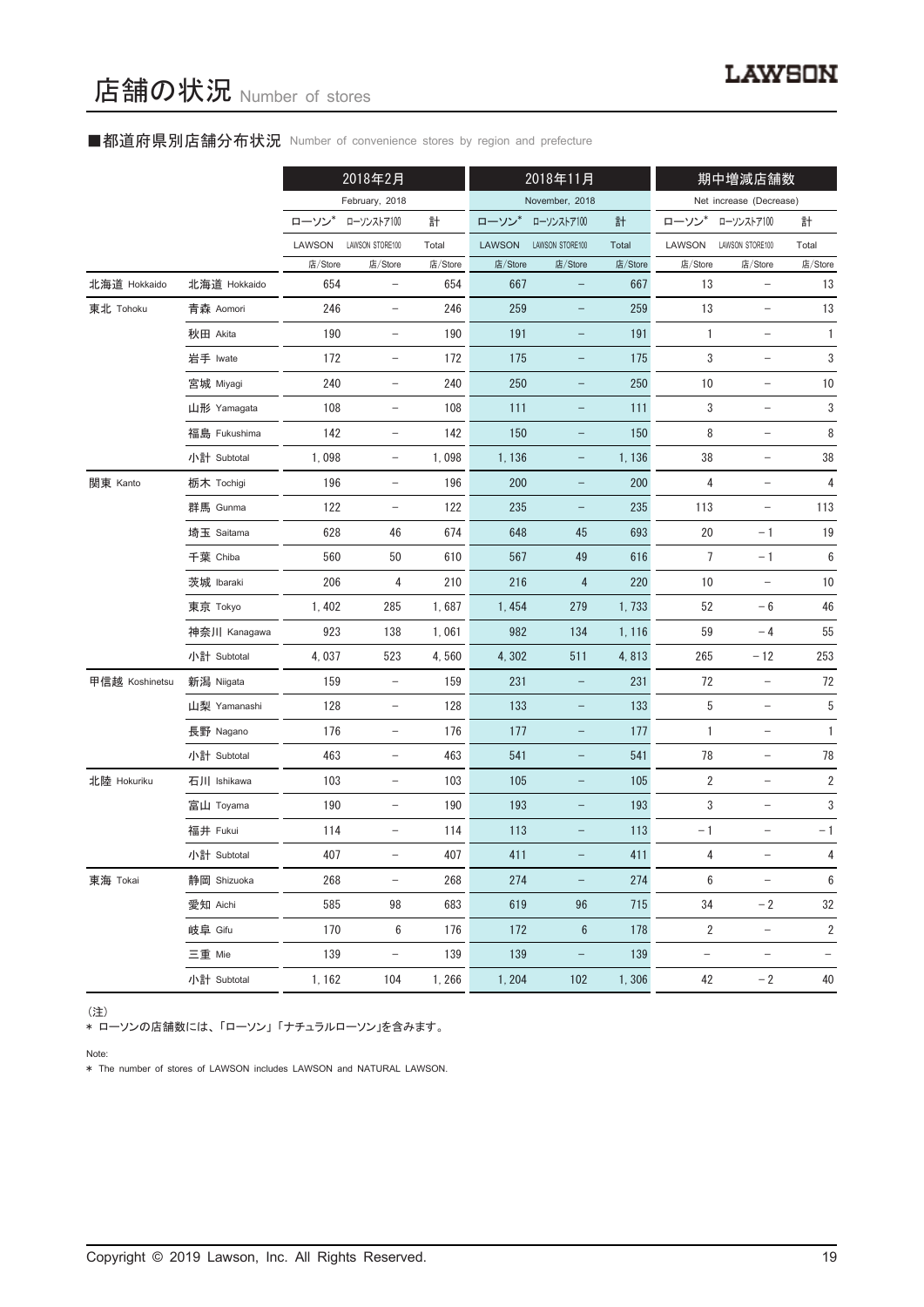#### ■都道府県別店舗分布状況 Number of convenience stores by region and prefecture

|            |                                                                     |         | 2018年2月                           |         | 2018年11月      |                          |         | 期中増減店舗数                  |                                   |                          |
|------------|---------------------------------------------------------------------|---------|-----------------------------------|---------|---------------|--------------------------|---------|--------------------------|-----------------------------------|--------------------------|
|            |                                                                     |         | February, 2018                    |         |               | November, 2018           |         |                          | Net increase (Decrease)           |                          |
|            |                                                                     | ローソン*   | ローソンストア100                        | 計       | ローソン*         | ローソンストア100               | 計       | ローソン                     | ローソンストア100                        | 計                        |
|            |                                                                     | LAWSON  | LAWSON STORE100                   | Total   | <b>LAWSON</b> | LAWSON STORE100          | Total   | LAWSON                   | LAWSON STORE100                   | Total                    |
|            |                                                                     | 店/Store | 店/Store                           | 店/Store | 店/Store       | 店/Store                  | 店/Store | 店/Store                  | 店/Store                           | 店/Store                  |
| 近畿 Kinki   | 京都 Kyoto                                                            | 309     | 29                                | 338     | 310           | 30                       | 340     | 1                        | 1                                 | $\sqrt{2}$               |
|            | 滋賀 Shiga                                                            | 157     | $\overline{\phantom{a}}$          | 157     | 158           | $\qquad \qquad -$        | 158     | 1                        | $\overline{\phantom{0}}$          | $\mathbf{1}$             |
|            | 奈良 Nara                                                             | 138     | $\overline{\phantom{0}}$          | 138     | 139           |                          | 139     | 1                        |                                   | $\mathbf{1}$             |
|            | 和歌山 Wakayama                                                        | 145     | $\overline{\phantom{a}}$          | 145     | 151           | -                        | 151     | 6                        |                                   | 6                        |
|            | 大阪 Osaka                                                            | 1,012   | 116                               | 1, 128  | 1,031         | 115                      | 1, 146  | 19                       | $-1$                              | 18                       |
|            | 兵庫 Hyogo                                                            | 644     | 33                                | 677     | 644           | 34                       | 678     | $\qquad \qquad -$        | 1                                 | 1                        |
|            | 小計 Subtotal                                                         | 2, 405  | 178                               | 2,583   | 2, 433        | 179                      | 2,612   | 28                       | $\mathbf{1}$                      | 29                       |
| 中国 Chugoku | 岡山 Okayama                                                          | 188     | $\qquad \qquad -$                 | 188     | 200           |                          | 200     | 12                       |                                   | 12                       |
|            | 広島 Hiroshima                                                        | 211     | $\overline{\phantom{a}}$          | 211     | 230           | -                        | 230     | 19                       | $\qquad \qquad -$                 | 19                       |
|            | 山口 Yamaguchi                                                        | 118     | $\qquad \qquad -$                 | 118     | 118           |                          | 118     | $\overline{\phantom{0}}$ | $\overline{\phantom{0}}$          |                          |
|            | 鳥取 Tottori                                                          | 143     | $\qquad \qquad -$                 | 143     | 143           |                          | 143     |                          | $\overline{\phantom{0}}$          |                          |
|            | 島根 Shimane                                                          | 146     | $\overline{\phantom{a}}$          | 146     | 147           | $\overline{\phantom{0}}$ | 147     | 1                        | $\overline{\phantom{0}}$          | 1                        |
|            | 小計 Subtotal                                                         | 806     | $\overline{\phantom{a}}$          | 806     | 838           |                          | 838     | 32                       | $\overline{\phantom{0}}$          | 32                       |
| 四国 Shikoku | 香川 Kagawa                                                           | 134     | $\overline{\phantom{a}}$          | 134     | 133           | $\overline{\phantom{0}}$ | 133     | $-1$                     | $\overline{a}$                    | $-1$                     |
|            | 愛媛 Ehime                                                            | 219     | $\overline{\phantom{0}}$          | 219     | 220           |                          | 220     | 1                        | $\qquad \qquad -$                 | $\mathbf{1}$             |
|            | 徳島 Tokushima                                                        | 134     | $\overline{\phantom{a}}$          | 134     | 136           | $\qquad \qquad -$        | 136     | 2                        | $\qquad \qquad -$                 | $\overline{\mathbf{2}}$  |
|            | 高知 Kochi                                                            | 139     | $\overline{\phantom{a}}$          | 139     | 139           |                          | 139     | $\qquad \qquad -$        | $\overline{\phantom{a}}$          | $\overline{\phantom{a}}$ |
|            | 小計 Subtotal                                                         | 626     | $\qquad \qquad -$                 | 626     | 628           |                          | 628     | $\overline{2}$           | $\overline{\phantom{0}}$          | $\sqrt{2}$               |
| 九州 Kyushu  | 福岡 Fukuoka                                                          | 493     | $\qquad \qquad -$                 | 493     | 514           | $\qquad \qquad -$        | 514     | 21                       | $\overline{\phantom{a}}$          | 21                       |
|            | 佐賀 Saga                                                             | 72      | $\overline{\phantom{a}}$          | 72      | 75            | $\overline{\phantom{0}}$ | 75      | 3                        | $\qquad \qquad -$                 | $\sqrt{3}$               |
|            | 長崎 Nagasaki                                                         | 105     | $\qquad \qquad -$                 | 105     | 108           |                          | 108     | 3                        |                                   | 3                        |
|            | 大分 Oita                                                             | 182     |                                   | 182     | 184           |                          | 184     | $\overline{2}$           |                                   | $\overline{2}$           |
|            | 熊本 Kumamoto                                                         | 153     | $\hspace{1.0cm} - \hspace{1.0cm}$ | 153     | 156           | -                        | 156     | 3                        | $\overline{\phantom{0}}$          | 3                        |
|            | 宮崎 Miyazaki                                                         | 106     | $\qquad \qquad -$                 | 106     | 108           |                          | 108     | $\overline{\mathbf{2}}$  | $\qquad \qquad -$                 | $\overline{\mathbf{c}}$  |
|            | 鹿児島 Kagoshima                                                       | 194     | $\qquad \qquad -$                 | 194     | 197           |                          | 197     | 3                        | $\overline{\phantom{0}}$          | 3                        |
|            | 小計 Subtotal                                                         | 1,305   | $\overline{\phantom{a}}$          | 1,305   | 1,342         | $\qquad \qquad -$        | 1,342   | 37                       | $\overline{\phantom{a}}$          | 37                       |
| 沖縄 Okinawa | 沖縄 Okinawa                                                          | 224     | $\overline{\phantom{a}}$          | 224     | 230           | $\overline{\phantom{0}}$ | 230     | 6                        | $\hspace{0.1in} - \hspace{0.1in}$ | $\boldsymbol{6}$         |
|            | 国内コンビニエンスストアグループ店舗数計<br>Total number of convenience stores in Japan | 13, 187 | 805                               | 13, 992 | 13, 732       | 792                      | 14, 524 | 545                      | $-13$                             | 532                      |

(注)

\* ローソンの店舗数には、「ローソン」「ナチュラルローソン」を含みます。

Note:

\* The number of stores of LAWSON includes LAWSON and NATURAL LAWSON.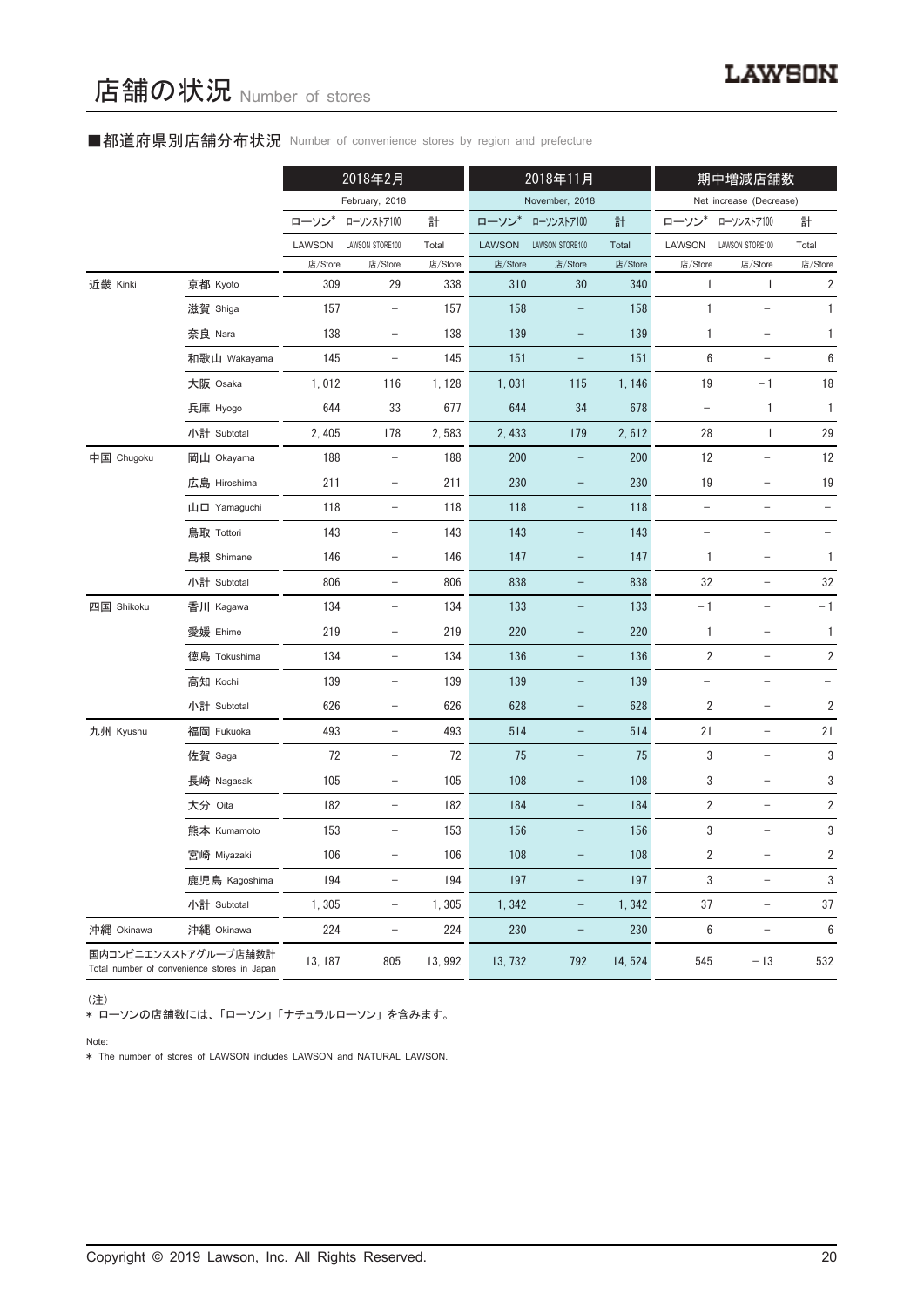# ■海外コンビニエンスストア店舗数 Number of convenience stores abroad

店舗の状況 Number of stores

|                                                          | 2017年11月       | 2018年2月        | 2018年11月       | 期中増減店舗数                 |
|----------------------------------------------------------|----------------|----------------|----------------|-------------------------|
|                                                          | November, 2017 | February, 2018 | November, 2018 | Net increase (Decrease) |
|                                                          | 店/Store        | 店/Store        | 店/Store        | 店/Store                 |
| 上海市及びその周辺地域<br>中国<br>China Shanghai and surrounding area | 823            | 865            | 1,130          | 265                     |
| 重慶市<br>中国<br>China Chongqing                             | 145            | 165            | 195            | 30                      |
| 大連市<br>中国<br>China Dalian                                | 115            | 122            | 138            | 16                      |
| 中国<br>北京市<br>China Beijing                               | 68             | 73             | 100            | 27                      |
| 武漢市<br>中国<br>China Wuhan                                 | 167            | 198            | 282            | 84                      |
| 合肥市<br>中国<br>China Hefei                                 |                |                | 11             | 11                      |
| タイ<br>Thailand                                           | 97             | 101            | 118            | 17                      |
| インドネシア<br>Indonesia                                      | 37             | 37             | 37             |                         |
| フィリピン<br>Philippines                                     | 30             | 33             | 35             | $\overline{2}$          |
| 米国 ハワイ州<br>United States of America Hawaii               | $\overline{2}$ | 2              | $\overline{2}$ |                         |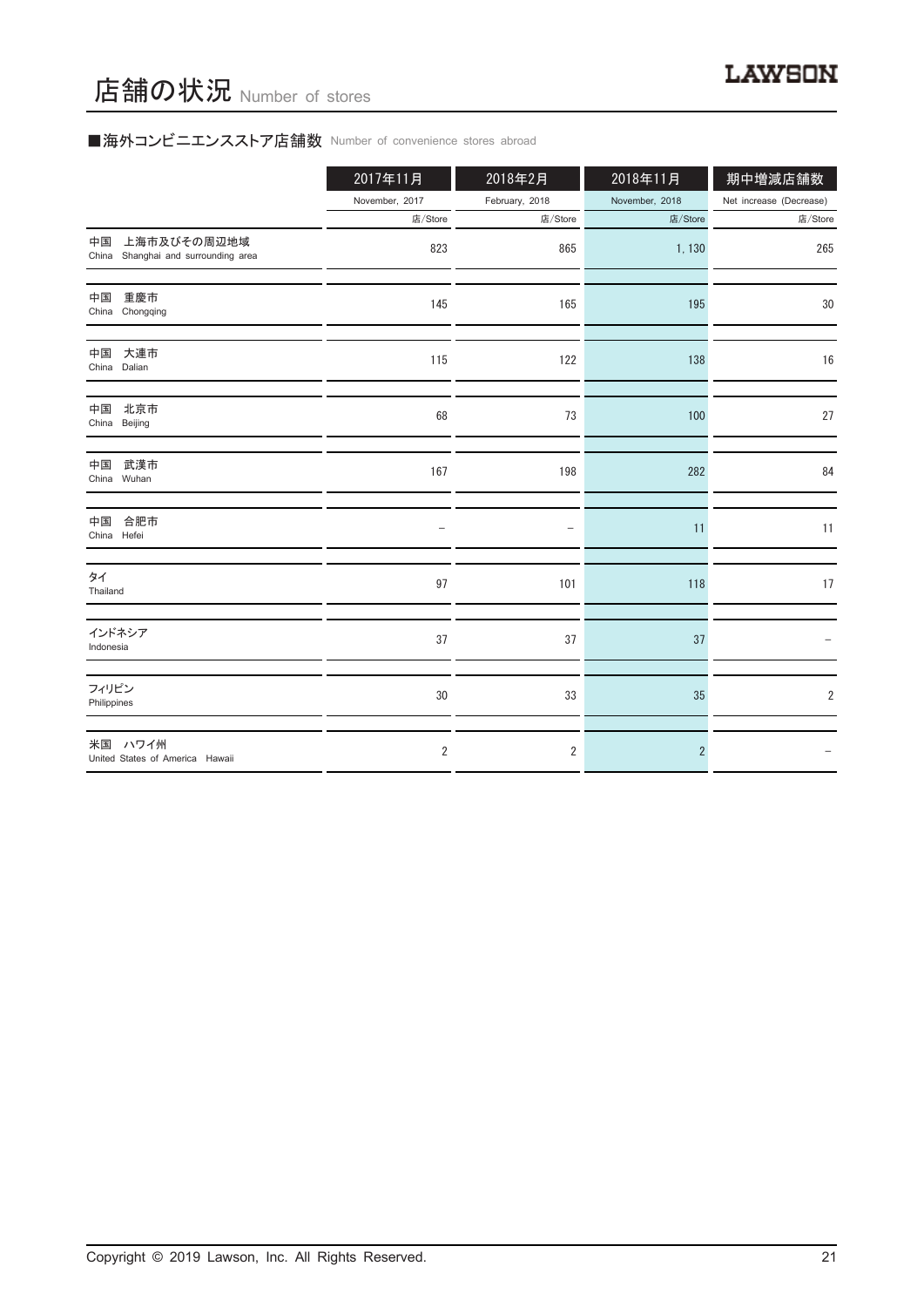#### ■その他セグメントの運営する店舗数 Number of stores of other segments

|                                                   | 2017年11月       | 2018年2月        | 2018年11月       | 期中増減店舗数                 |
|---------------------------------------------------|----------------|----------------|----------------|-------------------------|
|                                                   | November, 2017 | February, 2018 | November, 2018 | Net increase (Decrease) |
|                                                   | 店/Store        | 店/Store        | 店/Store        | 店/Store                 |
| 株式会社成城石井*1<br>SEIJO ISHII CO., LTD.               | 140            | 140            | 145            | 5                       |
|                                                   |                |                |                |                         |
| 株式会社ローソンエンタテインメント*2<br>Lawson Entertainment, Inc. | 54             | 54             | 56             | $\mathfrak{p}$          |
|                                                   |                |                |                |                         |
| ユナイテッド・シネマ株式会社 *3<br>United Cinemas Co., Ltd.     | 39             | 40             | 42             | 2                       |

(注)

\*1 (株)成城石井については、直営の成城石井店舗のみを記載しております。

\*2 (株)ローソンHMVエンタテイメントは、2018年6月より商号を(株)ローソンエンタテインメントに変更しております。

\*3 ユナイテッド・シネマ(株)については、劇場数を記載しております。

Notes:

\*1 For SEIJO ISHII CO., LTD., it states number of its company-operated stores only.

\*2 Lawson HMV Entertainment, Inc. has changed its name to Lawson Entertainment, Inc. since June 2018.

\*3 For United Cinemas Co., Ltd., it states number of theaters.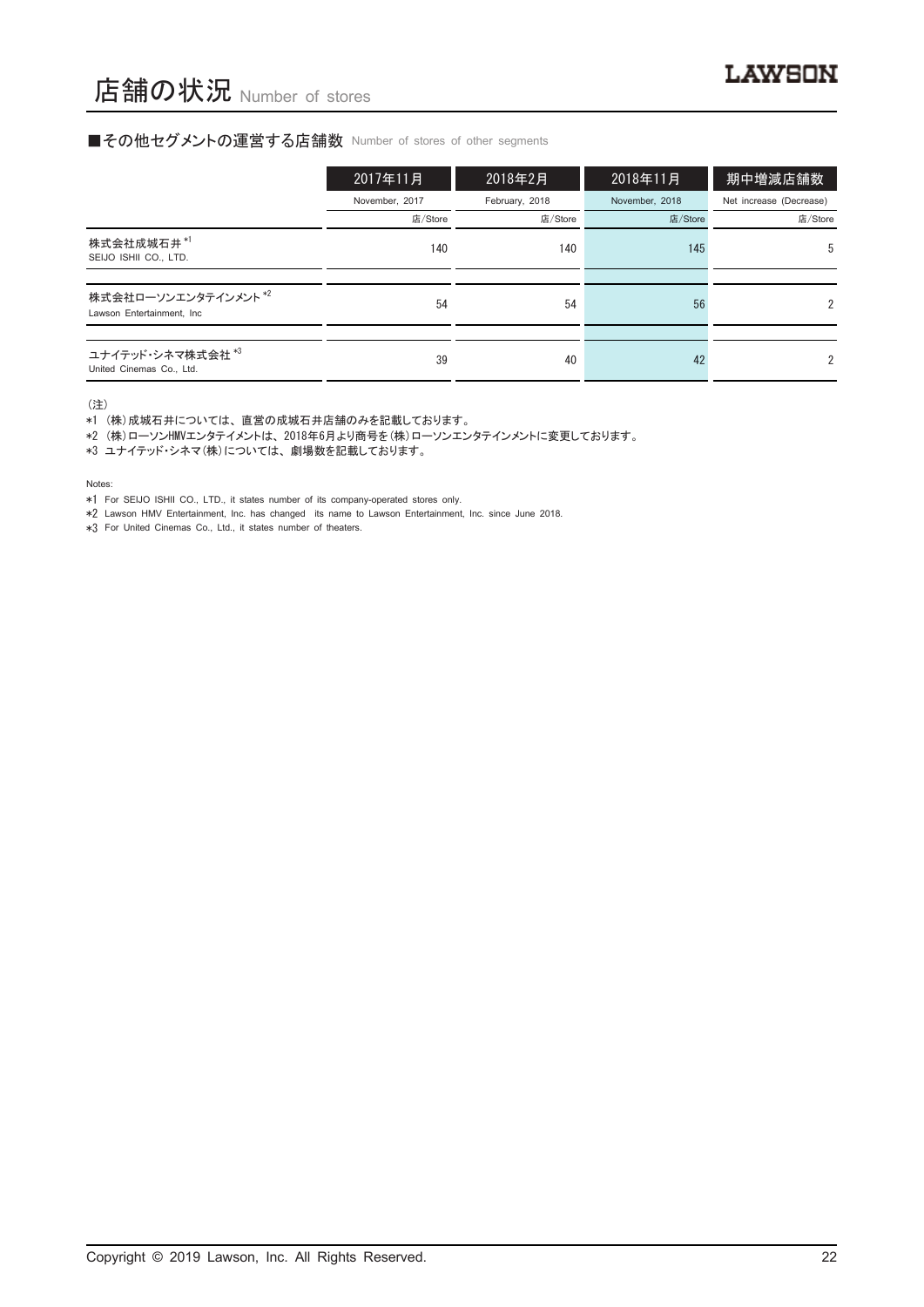## ■既存店売上高前年比及び既存店総荒利益高前年比 Net sales and gross profit of existing stores

|                                                               | 2017年度/FY2017 |              | 2018年度/FY2018 |                              |
|---------------------------------------------------------------|---------------|--------------|---------------|------------------------------|
|                                                               | 第3四半期累計期間/30  | 通期/Full year | 第3四半期累計期間/30  | 通期計画/Full<br>year (Forecast) |
|                                                               | 前年比/YoY       | 前年比/YoY      | 前年比/YoY       | 前年比/YoY                      |
| 売上高 Net sales *2                                              | 100.1%        | 100.0%       | 99.4%         | 100.0%                       |
| 客数 Number of customers                                        | 98.5%         | 98.4%        | 97.7%         |                              |
| 客単価 Spending per customer                                     | 101.6%        | 101.6%       | 101.7%        |                              |
| 売上高(チケット等含む)<br>Net sales (including tickets, etc.)           | 100.3%        | 99.9%        | 98.4%         | 99.5%                        |
| 総荒利益高 Gross profit                                            | 100.1%        | 99.6%        | 98.4%         | 99.8%                        |
| 売上高(ローソンストア100含む) *2<br>Net sales (including LAWSON STORE100) | 99.9%         | 99.8%        | 99.4%         |                              |

#### ■平均日販 Average daily sales per store

|               | 2017年度/FY2017       |                     | 2018年度/FY2018'      |  |
|---------------|---------------------|---------------------|---------------------|--|
|               | 第3四半期累計期間/30        | 通期/Full year        | 第3四半期累計期間/30        |  |
|               | 千円/Thousands of ven | 千円/Thousands of ven | 千円/Thousands of yen |  |
| 全店 All stores | 544                 | 536                 | 534                 |  |
| 新店 New stores | 501                 | 491                 | 480                 |  |

■全店客数及び客単価 Average number of customers and average spending per customer (All stores)

|                           | 2017年度/FY2017   |                 | 2018年度/FY2018   |  |
|---------------------------|-----------------|-----------------|-----------------|--|
|                           | 第3四半期累計期間/30    | 通期/Full year    | 第3四半期累計期間/30    |  |
|                           | 人、円/Person, Yen | 人、円/Person, Yen | 人、円/Person, Yen |  |
| 客数 Number of customers    | 810             | 792             | 789             |  |
| 客単価 Spending per customer | 671             | 676             | 677             |  |

■全店商品別販売構成の推移及び総荒利益率の状況 Sales and gross profit margin by merchandise category at store level (All stores)

|                                     |                        | 2017年度/FY2017 |                                    |                        |              |                                    |                        |              | 2018年度/FY2018                      |                              |
|-------------------------------------|------------------------|---------------|------------------------------------|------------------------|--------------|------------------------------------|------------------------|--------------|------------------------------------|------------------------------|
|                                     |                        | 第3四半期累計期間/30  |                                    |                        | 通期/Full year |                                    |                        | 第3四半期累計期間/30 |                                    |                              |
|                                     | 十億円<br>Billions of yen | 構成比           | 総荒利益率<br>Share Gross Profit Margin | 十億円<br>Billions of yen | 構成比          | 総荒利益率<br>Share Gross Profit Margin | 十億円<br>Billions of yen | 構成比          | 総荒利益率<br>Share Gross Profit Margin | 総荒利益率<br>Gross Profit Margin |
| ファストフード Fast foods                  | 367.2                  | 24.6%         | 38.2%                              | 484.9                  | 24.5%        | 38.3%                              | 396.3                  | 24.9%        | 38.1%                              |                              |
| 日配食品 Daily delivered foods          | 202.6                  | 13.5%         | 34.1%                              | 268.0                  | 13.5%        | 33.9%                              | 217.0                  | 13.6%        | 34.2%                              |                              |
| 加工食品 Processed foods                | 788.9                  | 52.8%         | 24.1%                              | 1.043.0                | 52.7%        | 24.0%                              | 837.3                  | 52.5%        | 24.0%                              |                              |
| うち、タバコ Cigarettes                   | 375.9                  | 25.2%         | 10.8%                              | 498.6                  | 25.2%        | 10.8%                              | 400.2                  | 25.1%        | 10.8%                              |                              |
| 非食品 Non-food products <sup>*3</sup> | 135.7                  | 9.1%          | 50.0%                              | 182.9                  | 9.3%         | 50.1%                              | 143.9                  | 9.0%         | 50.6%                              |                              |
| 合計 Total                            | 1.494.5                | 100.0%        | 31.3%                              | 1.979.0                | 100.0%       | 31.3%                              | 1.594.7                | 100.0%       | 31.3%                              | 31.4%                        |

分類 Category

| ファストフード Fast foods         | 米飯・麺・調理パン(サンドイッチ等) デリカ・ファストフード等<br>Rice, noodles, bread, delicatessen items, over-the-counter fast foods, etc.       |
|----------------------------|----------------------------------------------------------------------------------------------------------------------|
| 日配食品 Daily delivered foods | ベーカリー・デザート・アイスクリーム・牛鮮食品等<br>Bakery items, desserts, ice creams, perishable foods (vegetables, fruits and meat), etc. |
| 加工食品 Processed foods       | 飲料・酒類・タバコ・加工食品・菓子等 Soft drinks, alcoholic drinks, cigarettes, processed foods, confectioneries, etc.                 |
| 非食品 Non-food products      | 日用品 • 本 • 雑誌等 Daily necessities, books, magazines, etc.                                                              |
|                            |                                                                                                                      |

(注)

\*1 売上高(ローソンストア100含む)を除く上記の数値は、(株)ローソンが運営する「ローソン」「ナチュラルローソン」の合計です。なお、本頁の各数値 には、エリアフランチャイズ各社(株)ローソン山陰、(株)ローソン高知、(株)ローソン南九州、(株)ローソン沖縄の数値は含んでおりません。 \*2 2018年度第2四半期累計期間の開示より、チケット等の影響を除いた数値に変更しております。

Notes:

\*1 These figures except for Net sales (including LAWSON STORE100) are sums of total LAWSON and NATURAL LAWSON operated by Lawson, Inc. Furthermore, results of area franchise companies (Lawson Sanin, Inc., Lawson Kochi, Inc., Lawson Minamikyushu, Inc. and Lawson Okinawa, Inc.) are not included in this page. \*2 We changed our disclosure to exclude the impact of tickets, etc. from FY2018.1H.

\*3 Gross profit of non-food products includes service commissions.

<sup>-</sup> ニュ・・・・・<br>\*3 非食品の総荒利益率は、手数料収入を含め算出しております。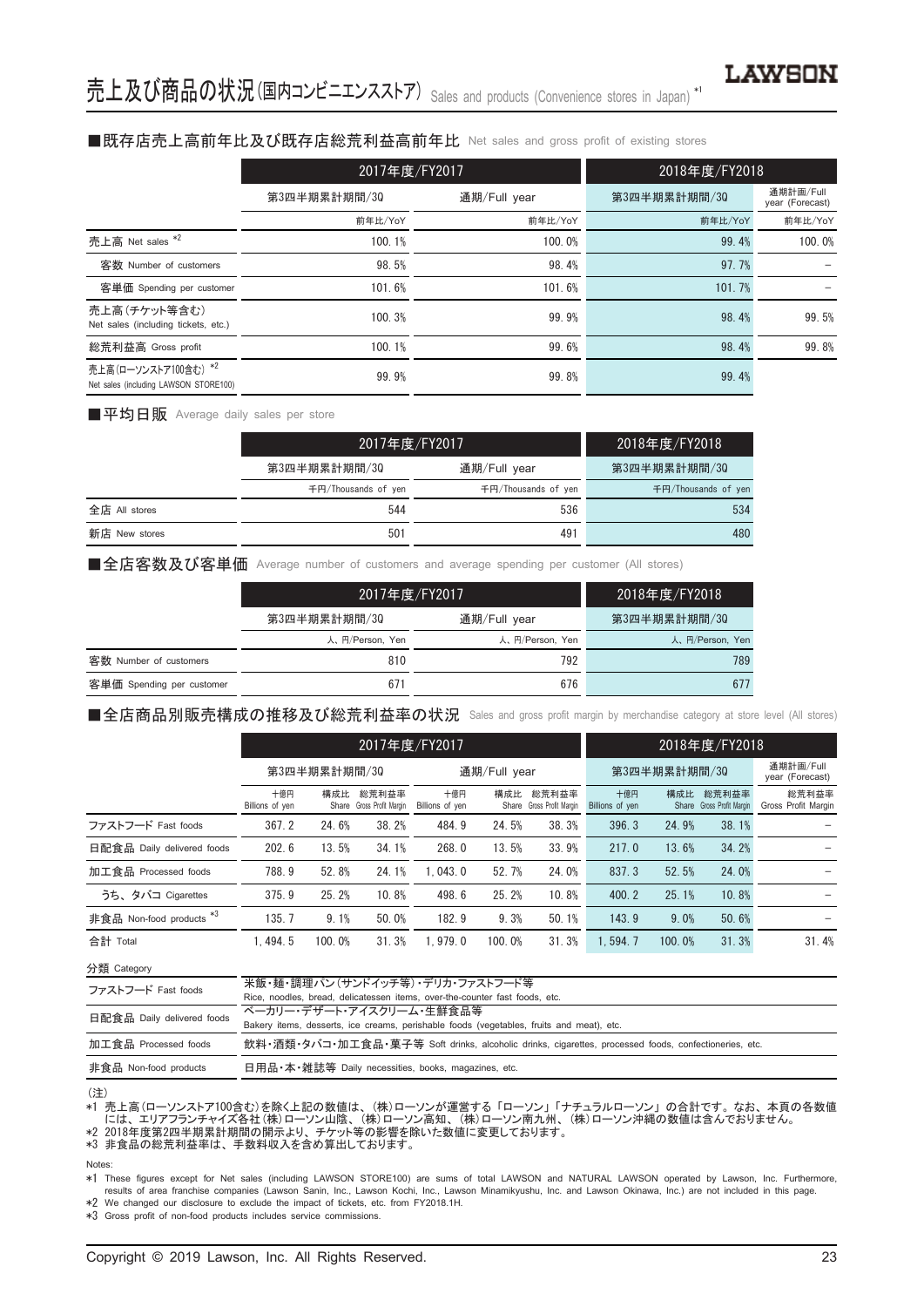## ■国内コンビニエンスストア事業 グループ全店売上高 Total sales of convenience store business in Japan

|                          |                     | 2017年度/FY2017 | 2018年度/FY2018       |         |                     |         |
|--------------------------|---------------------|---------------|---------------------|---------|---------------------|---------|
|                          | 第3四半期累計期間/30        |               | 通期/Full year        |         | 第3四半期累計期間/30        |         |
|                          | 百万円/Millions of yen | 前年比/YoY       | 百万円/Millions of yen | 前年比/YoY | 百万円/Millions of yen | 前年比/YoY |
| 単体 Non-consolidated      | . 594. 342          | 103.5%        | 2.110.454           | 104.1%  | 1.694.095           | 106.3%  |
| グループ会社 Group company *1  | 111.617             | 154.3%        | 147.075             | 137.6%  | 113.611             | 101.8%  |
| チケット等取扱高 Tickets etc. *2 | 259.663             | 107.5%        | 339.583             | 105.9%  | 256.218             | 98.7%   |
| 合計 Total                 | .965.624            | 106.0%        | 2.597.114           | 105.8%  | 2.063.925           | 105.0%  |

(注)

\*1 グループ会社は、(株)ローソン山陰、(株)ローソン高知、(株)ローソン南九州、(株)ローソン沖縄の運営する店舗の売上高を合計しております。

\*2 チケット等取扱高は、当社グループの運営する国内のコンビニエンスストア事業全て(単体及びグループ会社を含む)の取扱高を合計しております。

Notes:

\*1 For group company, it is a total sales of stores oprerated by Lawson Sanin, Inc., Lawson Kochi, Inc., Lawson Minamikyushu, Inc. and Lawson Okinawa, Inc.

\*2 For tickets and others gross sale, it is a total gross sales of convenience store business in Japan (including non-consolidated and group company) operated by Lawson group.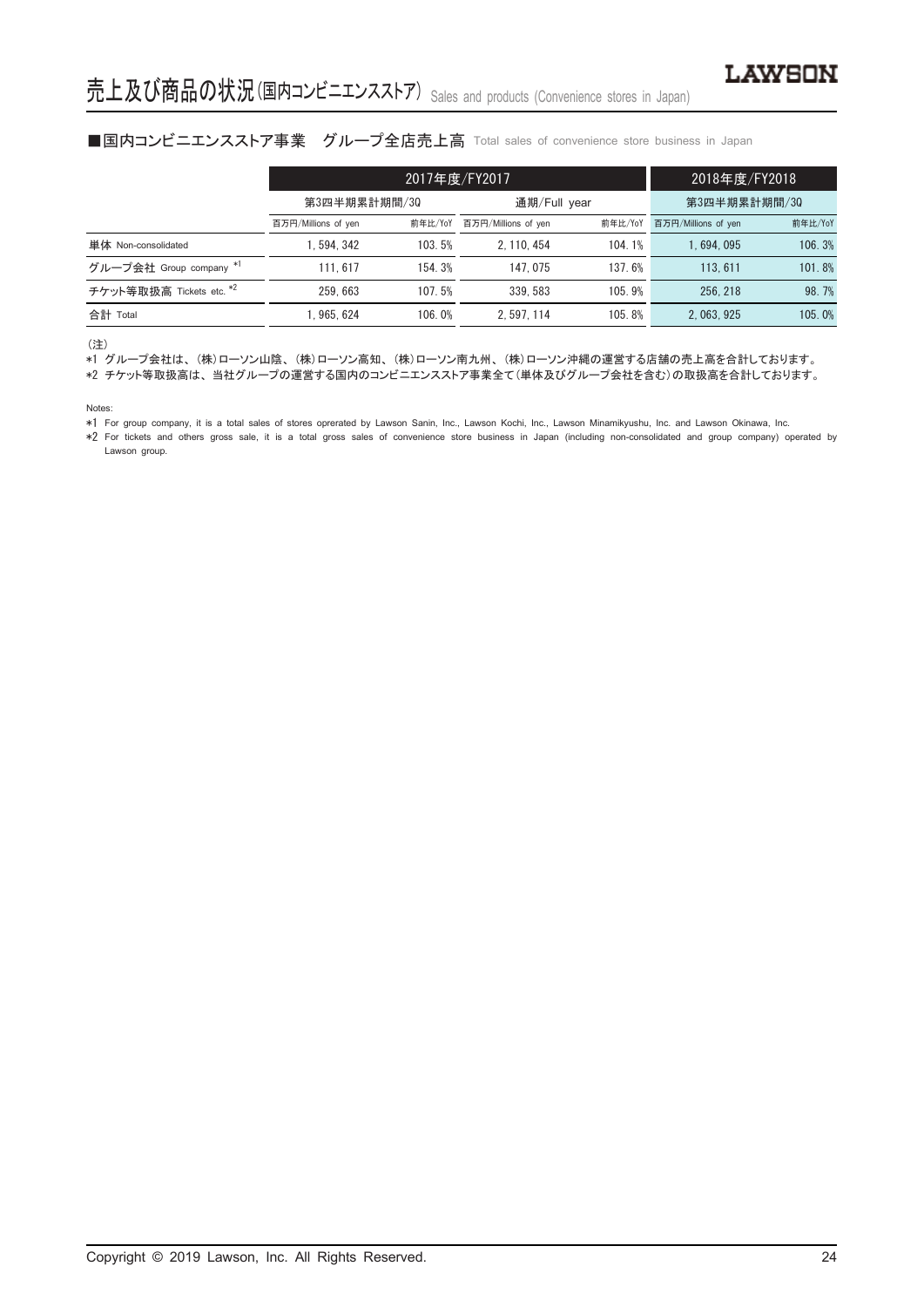#### ■連結損益計算書(四半期会計期間) Consolidated statement of income (Quarterly accounting period)

|                                                                      | 2017年度第3四半期会計期間       |         | 2018年度第3四半期会計期間         |         | 前年増減                |
|----------------------------------------------------------------------|-----------------------|---------|-------------------------|---------|---------------------|
|                                                                      | 2017.9.1 - 2017.11.30 |         | $2018.9.1 - 2018.11.30$ |         | Increase (Decrease) |
|                                                                      | 百万円/Millions of yen   | 前年比/YoY | 百万円/Millions of yen     | 前年比/YoY | 百万円/Millions of yen |
| A. 営業総収入 Gross operating revenue<br>$B + E$                          | 164, 650              | 105.7%  | 175, 663                | 106.7%  | 11,012              |
| B. 売上高 Net sales*                                                    | 65.386                | 109.5%  | 71.013                  | 108.6%  | 5,627               |
| C. 売上原価 Cost of sales                                                | 45.441                | 109.5%  | 49.715                  | 109.4%  | 4, 274              |
| D. 売上総利益 Gross profit<br>$B - C$                                     | 19.945                | 109.4%  | 21.298                  | 106.8%  | 1,352               |
| $F + G$<br>E. 営業収入 Operating revenues                                | 99.264                | 103.4%  | 104.649                 | 105.4%  | 5.385               |
| F. 加盟店からの収入 Income from franchised stores                            | 72, 726               | 104.7%  | 76, 307                 | 104.9%  | 3,581               |
| G. その他の営業収入 Other operating revenue                                  | 26.538                | 100.1%  | 28.342                  | 106.8%  | 1,804               |
| H. 営業総利益 Operating gross profit<br>$A - C = D + E$                   | 119, 209              | 104.3%  | 125, 947                | 105.7%  | 6,738               |
| I. 販売費及び一般管理費 Selling, general and administrative expenses           | 103.892               | 107.7%  | 112.625                 | 108.4%  | 8.732               |
| J. 営業利益 Operating income<br>$H - I$                                  | 15.316                | 86.2%   | 13.322                  | 87.0%   | $-1.994$            |
| 営業外収益 Non-operating income                                           | 978                   | 89.6%   | 836                     | 85.5%   | $-141$              |
| 営業外費用 Non-operating expenses                                         | 970                   | 295.3%  | 1,053                   | 108.6%  | 83                  |
| 経常利益 Ordinary income                                                 | 15, 324               | 82.7%   | 13, 104                 | 85.5%   | $-2, 219$           |
| 特別利益 Extraordinary income                                            |                       |         |                         |         |                     |
| 特別損失 Extraordinary losses                                            | 1,181                 | 140.5%  | 1,332                   | 112.8%  | 151                 |
| 税金等調整前四半期純利益 Profit before income taxes                              | 14, 143               | 80.0%   | 11.772                  | 83.2%   | $-2,371$            |
| 法人税、住民税及び事業税 Income taxes - current                                  | 3.483                 | 76.6%   | 2.892                   | 83.0%   | $-590$              |
| 法人税等調整額 Income taxes - deferred                                      | 1.495                 | 87.4%   | 1.481                   | 99.1%   | $-14$               |
| 四半期純利益 Profit                                                        | 9,165                 | 80.2%   | 7.398                   | 80.7%   | $-1,766$            |
| 非支配株主に帰属する四半期純利益<br>Profit attributable to non-controlling interests | 13                    | 7.7%    | 21                      | 157.3%  | 7                   |
| 親会社株主に帰属する四半期純利益<br>Profit attributable to owners of parent          | 9, 151                | 81.4%   | 7,376                   | 80.6%   | $-1,774$            |

(注)

\* 「売上高」は、直営店売上高、Eコマース売上高、卸売事業売上高等の合計です。

Note:

\* Net sales of company-operated stores, e-commerce business, wholesale business and others.

■販売費及び一般管理費の主な明細 (四半期会計期間) Selling, general and administrative expenses (Quarterly accounting period)

|                                                          | 2017年度第3四半期会計期間<br>$2017, 9, 1 - 2017, 11, 30$ |         | 2018年度第3四半期会計期間<br>$2018, 9, 1 - 2018, 11, 30$ |         | 前年増減                |
|----------------------------------------------------------|------------------------------------------------|---------|------------------------------------------------|---------|---------------------|
|                                                          |                                                |         |                                                |         | Increase (Decrease) |
|                                                          | 百万円/Millions of yen                            | 前年比/YoY | 百万円/Millions of yen                            | 前年比/YoY | 百万円/Millions of yen |
| 地代家賃 Rents                                               | 31.368                                         | 108.9%  | 33.466                                         | 106.7%  | 2,098               |
| 人件費 Personnel expenses                                   | 19.802                                         | 110.3%  | 20.972                                         | 105.9%  | 1, 170              |
| 有形固定資産減価償却費 Depreciation of property and store equipment | 12.118                                         | 106.4%  | 13.319                                         | 109.9%  | 1.200               |
| 広告宣伝費 Advertising expenses                               | 6.647                                          | 80.6%   | 7.865                                          | 118.3%  | 1.217               |
| 販売手数料 Sales commission                                   | 10.582                                         | 128.3%  | 11.836                                         | 111.9%  | 1,254               |
| その他 Other                                                | 23.373                                         | 107.1%  | 25.164                                         | 107.7%  | 1.790               |
| 合計 Total                                                 | 103.892                                        | 107.7%  | 112.625                                        | 108.4%  | 8.732               |